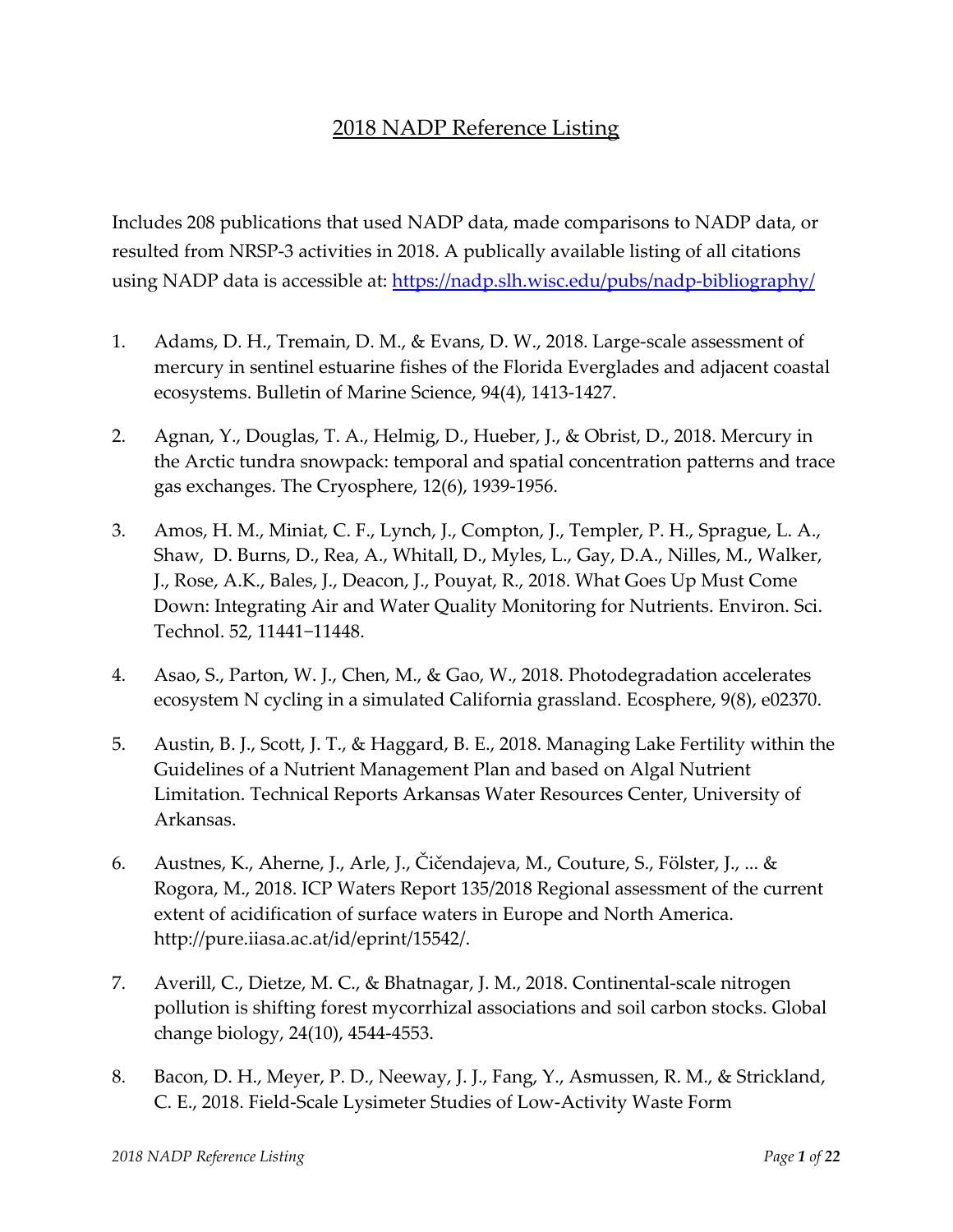Degradation (No. PNNL‐27394; RPT‐IGTP‐017 Rev 0.0). Pacific Northwest National Lab.(PNNL), Richland, WA (United States).

- 9. Bales, R., Stacy, E., Safeeq, M., Meng, X., Meadows, M., Oroza, C., ... & Wagenbrenner, J., 2018. Spatially distributed water‐balance and meteorological data from the rain–snow transition, southern Sierra Nevada, California. Earth System Science Data, 10(4), 1795‐1805.
- 10. Barile, P. J., 2018. Widespread sewage pollution of the Indian River Lagoon system, Florida (USA) resolved by spatial analyses of macroalgal biogeochemistry. Marine pollution bulletin, 128, 557‐574.
- 11. Battye, W. H., 2018. Satellite, Aircraft, and Ground Level Measurements to Characterize Ammonia Emissions from Agricultural Sources. Doctoral Dissertation, North Carolina State University.
- 12. Bela, M. M., Barth, M. C., Toon, O. B., Fried, A., Ziegler, C., Cummings, K. A., ... & Yang, Q., 2018. Effects of scavenging, entrainment, and aqueous chemistry on peroxides and formaldehyde in deep convective outflow over the central and Southeast United States. Journal of Geophysical Research: Atmospheres, 123(14), 7594‐7614.
- 13. Benedetti, A., Reid, J. S., Knippertz, P., Marsham, J. H., Giuseppe, F. D., Rémy, S., ... & Mona, L., 2018. Status and future of numerical atmospheric aerosol prediction with a focus on data requirements. Atmospheric Chemistry and Physics, 18(14), 10615‐10643.
- 14. Benedict, K. B., Prenni, A. J., Sullivan, A. P., Evanoski‐Cole, A. R., Fischer, E. V., Callahan, S., ... & Collett Jr, J. L., 2018. Impact of Front Range sources on reactive nitrogen concentrations and deposition in Rocky Mountain National Park. PeerJ, 6, e4759.
- 15. Benoit, G., & Demars, S., 2018. Evaluation of Organic and Inorganic Compounds Extractable by Multiple Methods from Commercially Available Crumb Rubber Mulch. Water, Air, & Soil Pollution, 229(3), 64.
- 16. Berryman, E. M., Vanderhoof, M. K., Bradford, J. B., Hawbaker, T. J., Henne, P. D., Burns, S. P., ... & Ryan, M. G., 2018. Estimating Soil Respiration in a Subalpine Landscape Using Point, Terrain, Climate, and Greenness Data. Journal of Geophysical Research: Biogeosciences 123, 3231–3249. https://doi.org/10.1029/2018JG004613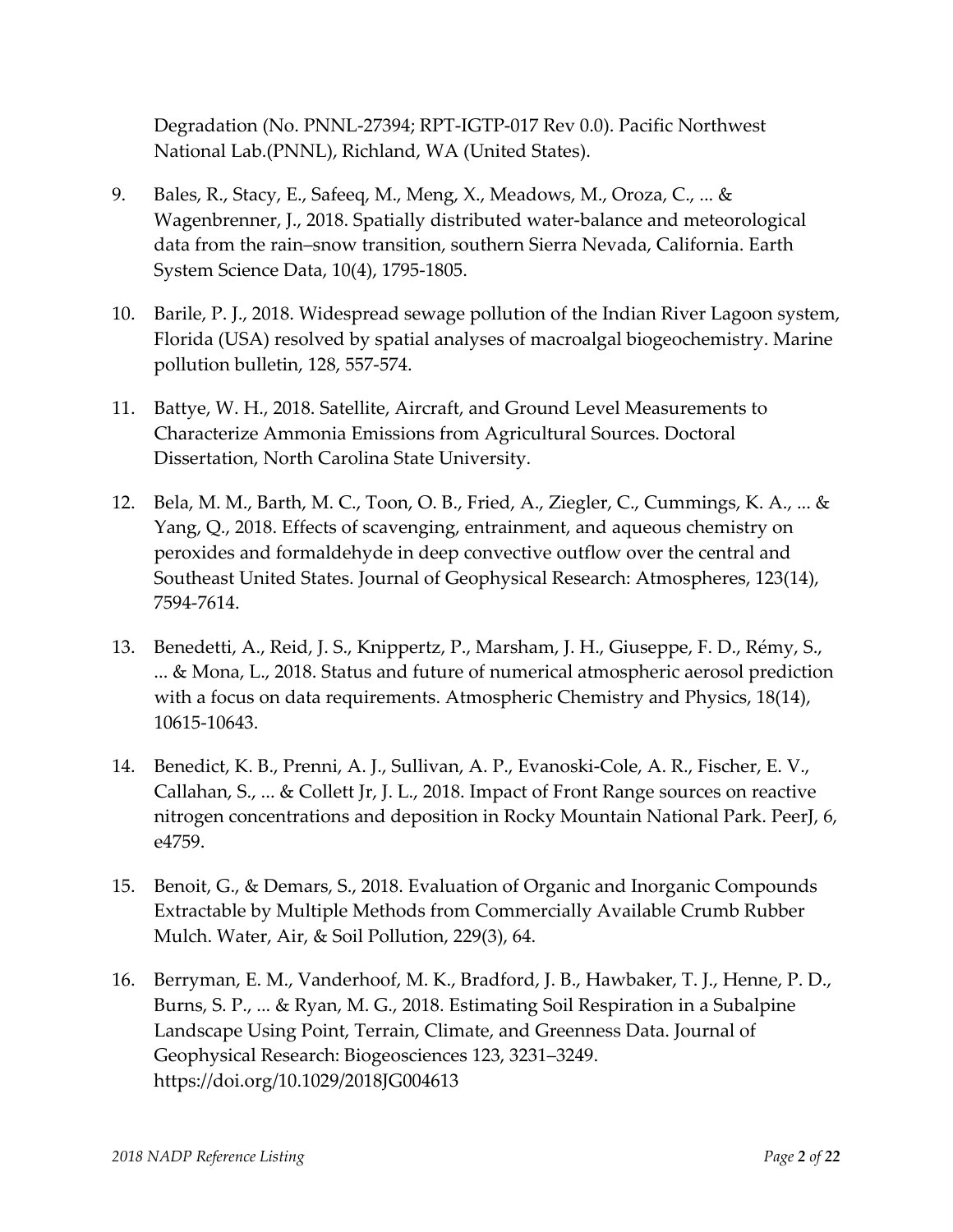- 17. Bird, D. L., Groffman, P. M., Salice, C., & Moore, J., 2018. Steady‐State Land Cover but Non‐Steady‐State Major Ion Chemistry in Urban Streams. Environmental science & technology 52, 13015−13026.
- 18. Bleeker, A., 2018. Quantification of nitrogen deposition and its uncertainty with respect to critical load exceedances. Doctoral Dissertation, VU University Amsterdam, ISBN: 978‐94‐028‐0862‐9
- 19. Brantley, S. L., White, T., West, N., Williams, J. Z., Forsythe, B., Shapich, D., ... & Herndon, E., 2018. Susquehanna Shale Hills Critical Zone Observatory: Shale Hills in the context of Shaver's Creek watershed. Vadose Zone Journal, 17(1).
- 20. Brown, B., 2018. Horticultural Uses for Flue Gas Desulfurization Gypsum. Doctoral Dissertation, Auburn University.
- 21. Bu, X., Zhang, H., Lv, G., Lin, H., Chen, L., Yin, X., ... & Tong, Y., 2018. Comparison of Reactive Gaseous Mercury Collection by Different Sampling Methods in a Laboratory Test and Field Monitoring. Environmental Science & Technology Letters, 5(10), 600‐607.
- 22. Bytnerowicz, A., Fenn, M. E., Cisneros, R., Schweizer, D., Burley, J., & Schilling, S. L., 2018. Nitrogenous air pollutants and ozone exposure in the central Sierra Nevada and White Mountains of California–Distribution and evaluation of ecological risks. Science of the Total Environment.
- 23. Campbell, P., Zhang, Y., Yan, F., Lu, Z., & Streets, D., 2018. Impacts of transportation sector emissions on future US air quality in a changing climate. Part I: Projected emissions, simulation design, and model evaluation. Environmental Pollution, 238, 903‐917.
- 24. Carroll, R. W., Bearup, L. A., Brown, W., Dong, W., Bill, M., & Willlams, K. H., 2018. Factors Controlling Seasonal Groundwater and Solute Flux from Snow‐ Dominated Basins. Hydrological Processes 32: 2187–2202.
- 25. Chalasani, S., 2018. Exploring the Return on Investment Case for Drinking Water Protection. Doctoral dissertation, University of California, Santa Barbara.
- 26. Chamberlin, C. A., Bianchi, T. S., Brown, A. L., Cohen, M. J., Dong, X., Flint, M. K., ... & Quintero, C. J., 2018. Mass balance implies Holocene development of a low‐ relief karst patterned landscape. Chemical Geology, https://doi.org/10.1016/j.chemgeo.2018.05.029.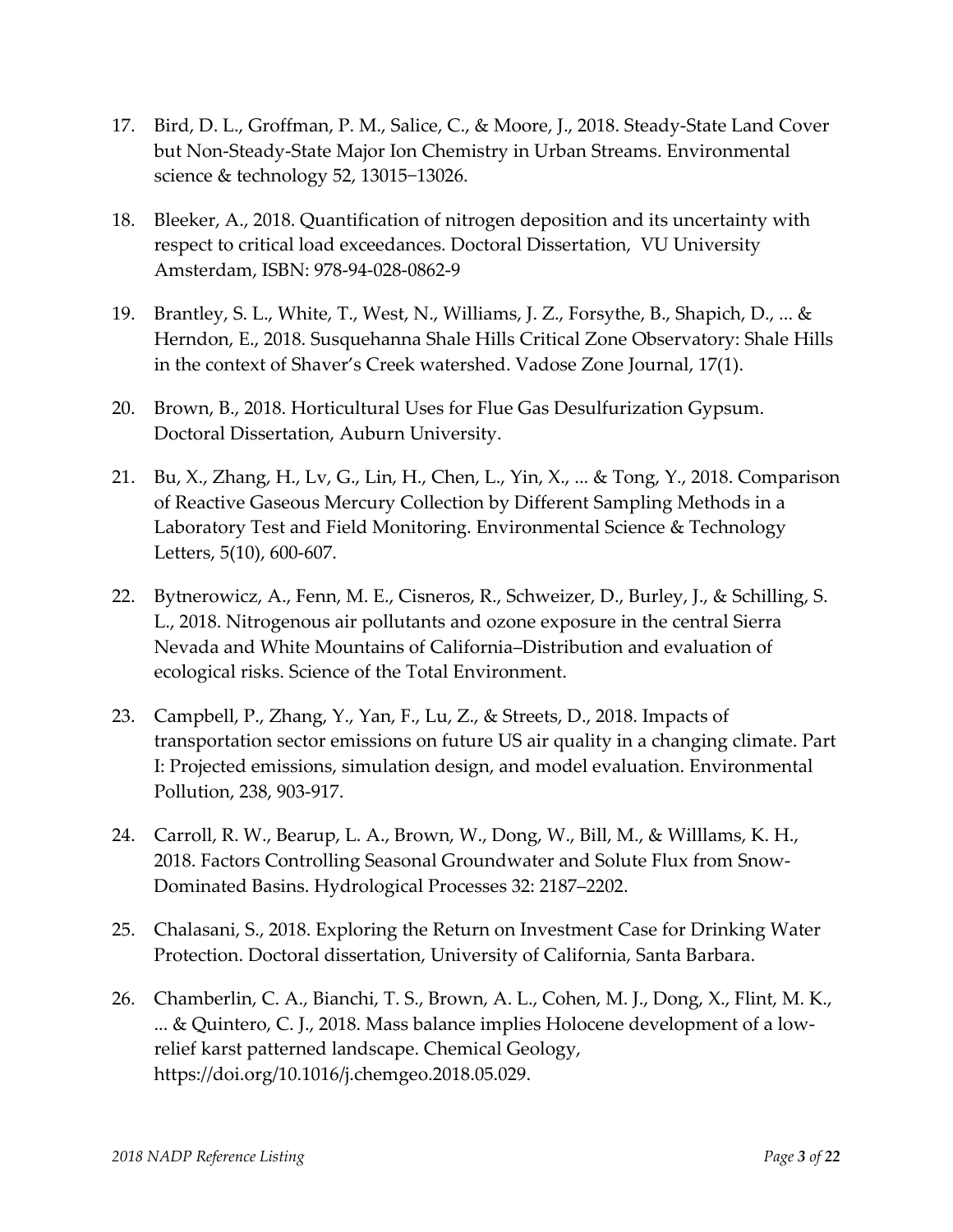- 27. Chanat, J. G., and G. Yang, 2018. Exploring drivers of regional water‐quality change using differential spatially referenced regression–a pilot study in the Chesapeake Bay watershed. Water Resources Research, 54: 8120–8145. https://doi.org/10.1029/2017WR022403
- 28. Chen, X., Xie, M., Hays, M. D., Edgerton, E., Schwede, D., & Walker, J. T., 2018. Characterization of organic nitrogen in aerosols at a forest site in the southern Appalachian Mountains. Atmospheric Chemistry and Physics, 18(9), 6829‐6846.
- 29. Chowdhury, A. H., Scanlon, B. R., Reedy, R. C., & Young, S., 2018. Fingerprinting groundwater salinity sources in the Gulf Coast Aquifer System, USA. Hydrogeology Journal, 26(1), 197‐213.
- 30. Clark, A. T., Knops, J. M., & Tilman, D., 2018. Contingent factors explain average divergence in functional composition over 88 years of old field succession. Journal of Ecology, DOI: 10.1111/1365‐2745.13070.
- 31. Clark, C. M., Phelan, J., Doraiswamy, P., Buckley, J., Cajka, J. C., Dennis, R. L., ... & Spero, T. L., 2018. Atmospheric deposition and exceedances of critical loads from 1800− 2025 for the conterminous United States. Ecological Applications, 28(4): 978‐ 1002.
- 32. Clow, D. W., Mast, M. A., & Sickman, J. O., 2018. Linking transit times to catchment sensitivity to atmospheric deposition of acidity and nitrogen in mountains of the western United States. Hydrological Processes, 32(16), 2456‐2470.
- 33. Corman, J. R., Bertolet, B. L., Casson, N. J., Sebestyen, S. D., Kolka, R. K., & Stanley, E. H., 2018. Nitrogen and phosphorus loads to temperate seepage lakes associated with allochthonous dissolved organic carbon loads. Geophysical Research Letters 45, 5481–5490. https://doi.org/10.1029/2018GL077219.
- 34. Craft, Kristina J., Matthew J. Helmers, Robert W. Malone, Carl H. Pederson, and Linda R. Schott, 2018. "Effects of subsurface drainage systems on water and nitrogen footprints simulated with RZWQM2. Transactions of the American Society of Agricultural and Biological Engineers 61(1): 245‐261 doi: 2151‐0032 https://doi.org/10.13031/trans.12300
- 35. Cronan, C. S., 2018. Atmospheric Deposition. In Ecosystem Biogeochemistry (pp. 73‐85). Springer, Cham.
- 36. Da, F., 2018. Impacts of Atmospheric Nitrogen Deposition and Coastal Nitrogen Fluxes on Chesapeake Bay Hypoxia (Doctoral dissertation, The College of William and Mary).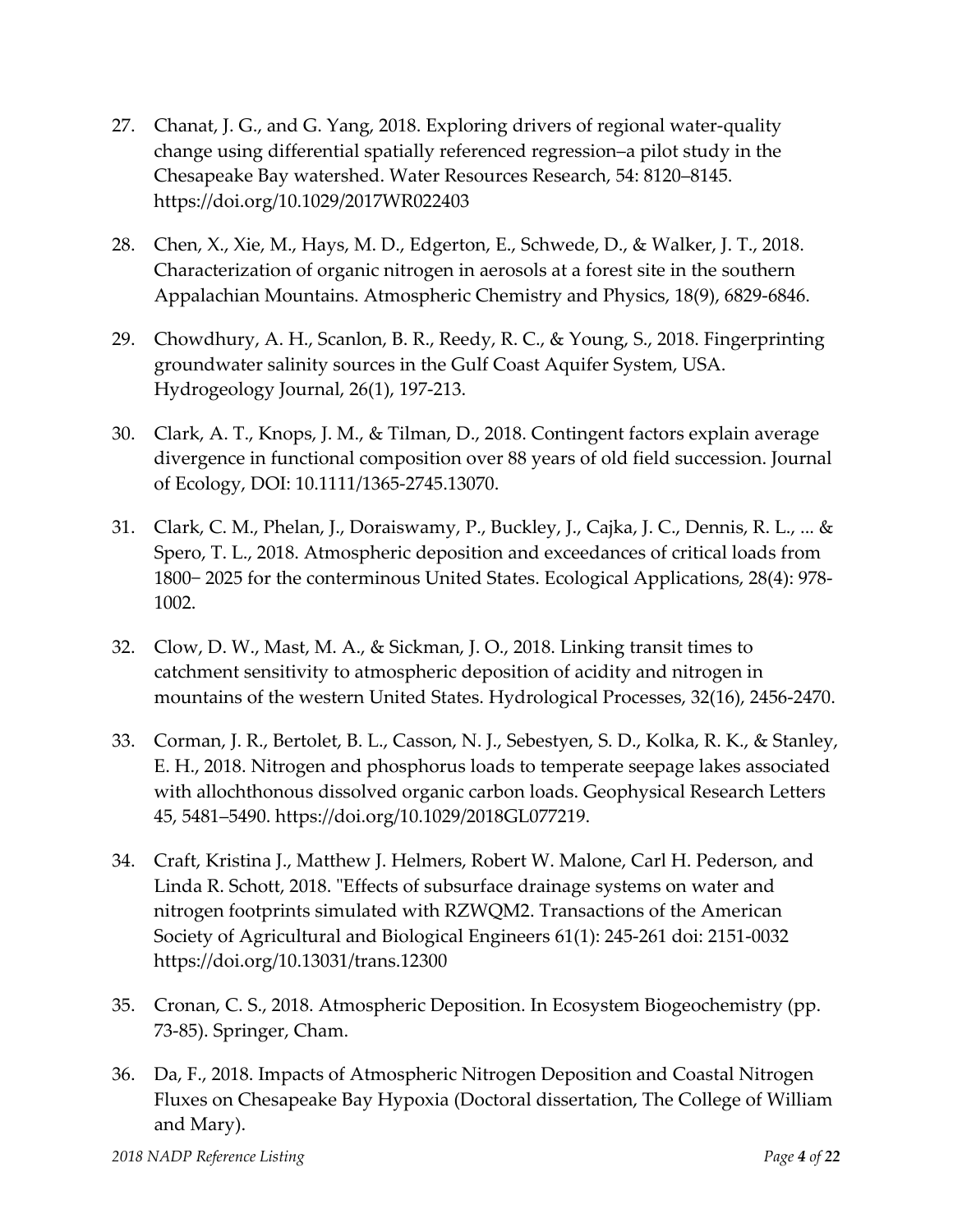- 37. Da, F., Friedrichs, M. A., & St‐Laurent, P., 2018. Impacts of atmospheric nitrogen deposition and coastal nitrogen fluxes on oxygen concentrations in Chesapeake Bay. Journal of Geophysical Research: Oceans, 123(7), 5004‐5025.
- 38. Decina, S. M., 2018. Biogeochemical cycling of carbon, nitrogen, and phosphorus across the greater Boston area. Doctoral Dissertation, Boston University.
- 39. Decina, S. M., Templer, P. H., & Hutyra, L. R., 2018. Atmospheric Inputs of Nitrogen, Carbon, and Phosphorus across an Urban Area: Unaccounted Fluxes and Canopy Influences. Earthʹs Future, 6(2), 134‐148.
- 40. Dethier, D. P., Wieman, S. T., & Racela, J., 2018. Thirty‐year trends in acid deposition and neutralization in two headwater catchments, northwestern Massachusetts, USA. Hydrological Processes 32: 3464–3478.
- 41. Deviney, A. V., 2018. Conserving Nitrogen in Liquid Swine Manure by Urease Enzyme Inhibition. Master's Thesis, Biological and Agricultural Engineering, North Carolina State University.
- 42. Diamond, J. S., & Cohen, M. J., 2018. Complex patterns of catchment solute– discharge relationships for coastal plain rivers. Hydrological Processes, 32(3), 388‐ 401.
- 43. Dunne, R., 2018. Multiscale Condition and Structural Analysis of Steel Bridge Infrastructure. Department of Transportation, University Transportation Centers Program.
- 44. Dwivedi, D., Arora, B., Steefel, C. I., Dafflon, B., & Versteeg, R., 2018. Hot spots and hot moments of nitrogen in a riparian corridor. Water Resources Research, 54(1), 205‐222.
- 45. Eckley, C. S., Eagles‐Smith, C., Tate, M. T., Kowalski, B., Danehy, R., Johnson, S. L., & Krabbenhoft, D. P., 2018. Stream Mercury Export in Response to Contemporary Timber Harvesting Methods (Pacific Coastal Mountains, Oregon, USA). Environmental science & technology, 52(4), 1971‐1980.
- 46. Entwistle, E. M., Romanowicz, K. J., Argiroff, W. A., Freedman, Z. B., Morris, J. J., & Zak, D. R., 2018. Anthropogenic N deposition alters the composition of expressed class II fungal peroxidases. Applied and environmental microbiology, AEM‐02816.
- 47. Esterby, S. R., 2018. A window on The International Environmetrics Society: The first 25 international conferences. Environmetrics, 29(5‐6), e2486.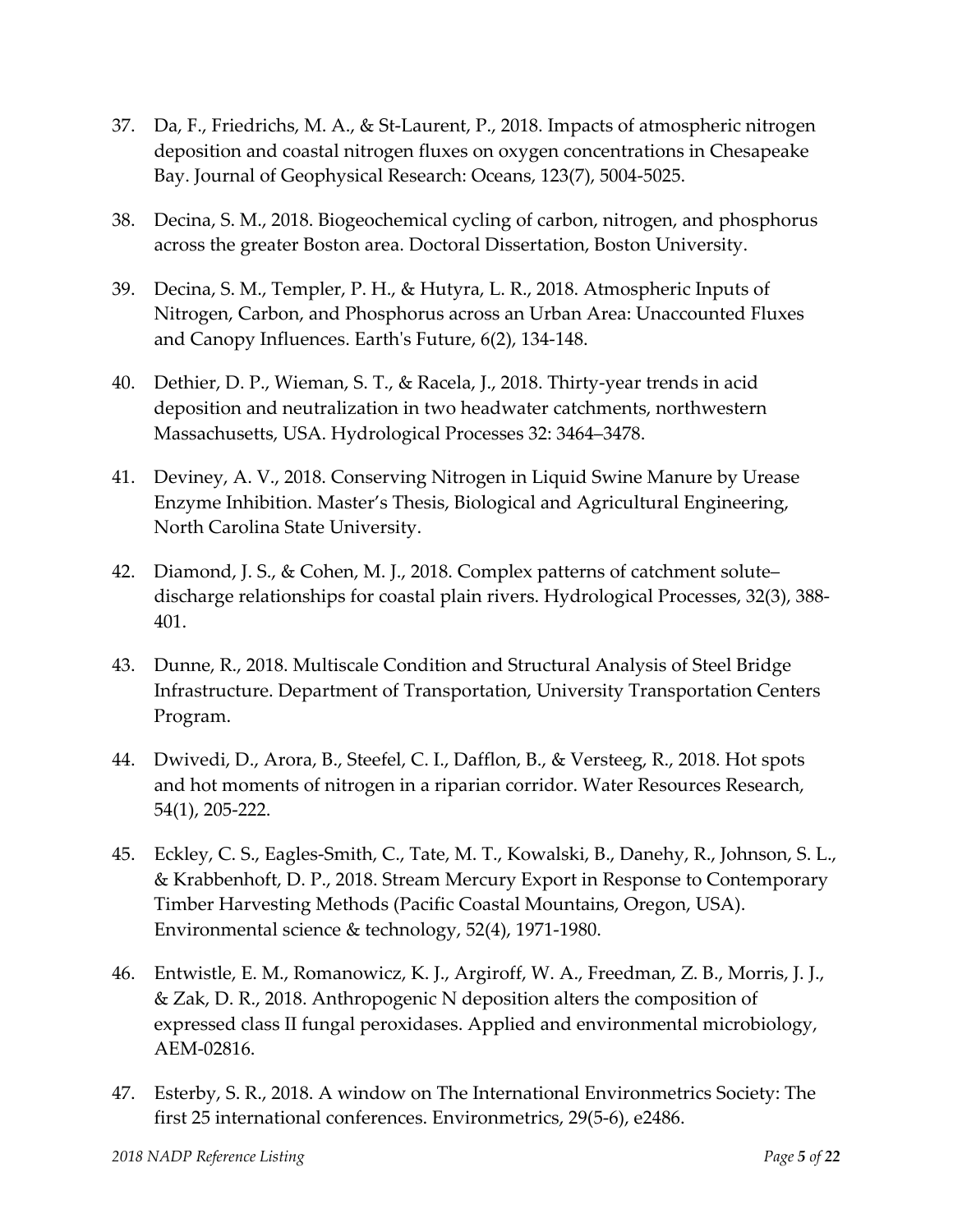- 48. Even, P., 2018. Sigma Gamma Epsilon Student Research Poster Session, Geological Society of America, Meeting 2017, Seattle, Washington, USA. The Compass: Earth Science Journal of Sigma Gamma Epsilon, 89(2), 1.
- 49. Ezeh, V.C., Trends in Atmospheric Ammonia: An Environmental Chemistry Class Project, 2018. Environmental Chemistry: Undergraduate and Graduate Classroom, Laboratory, and Local Community Learning Experiences. January 1, 2018 , 57‐66, DOI:10.1021/bk‐2018‐1276.ch004
- 50. Fang, G. C., Huang, W. C., Zhuang, Y. J., Huang, C. Y., Tsai, K. H., & Xiao, Y. F., 2018. Wet depositions of mercury during plum rain season in Taiwan. Environmental geochemistry and health 40:1601–1607, https://doi.org/10.1007/s10653‐018‐0074‐3.
- 51. Feng, X., Meng, B., Yan, H., Fu, X., Yao, H., & Shang, L., 2018. Wet Deposition Flux of Total Mercury and Methylmercury in Wujiang River Basin. In Biogeochemical Cycle of Mercury in Reservoir Systems in Wujiang River Basin, Southwest China (pp. 21‐32). Springer, Singapore.
- 52. Fenn, M. E., Bytnerowicz, A., & Schilling, S. L., 2018. Passive monitoring techniques for evaluating atmospheric ozone and nitrogen exposure and deposition to California ecosystems. Gen. Tech. Rep. PSW‐GTR‐257. Albany, CA: US Department of Agriculture, Forest Service, Pacific Southwest Research Station, 129.
- 53. Fenn, M. E., Bytnerowicz, A., Schilling, S. L., Vallano, D. M., Zavaleta, E. S., Weiss, S. B., ... & Hanks, K., 2018. On‐road emissions of ammonia: An underappreciated source of atmospheric nitrogen deposition. Science of The Total Environment, 625, 909‐919.
- 54. Filstrup, C. T., Wagner, T., Oliver, S. K., Stow, C. A., Webster, K. E., Stanley, E. H., & Downing, J. A., 2018. Evidence for regional nitrogen stress on chlorophyll a in lakes across large landscape and climate gradients. Limnology and Oceanography, 63(S1), S324‐S339.
- 55. Finke, P., E. Opolot, J. Balesdent, A. A. Berhe, P. Boeckx, S. Cornu, J. Harden, C. Hatté, E. Williams, and S. Doetterl, 2018. Can SOC modelling be improved by accounting for pedogenesis?. Geoderma, doi.org/10.1016/j.geoderma.2018.10.018
- 56. Foks, S. S., Stets, E. G., Singha, K., & Clow, D. W., 2018. Influence of climate on alpine stream chemistry and water sources. Hydrological Processes: 32:1993–2008.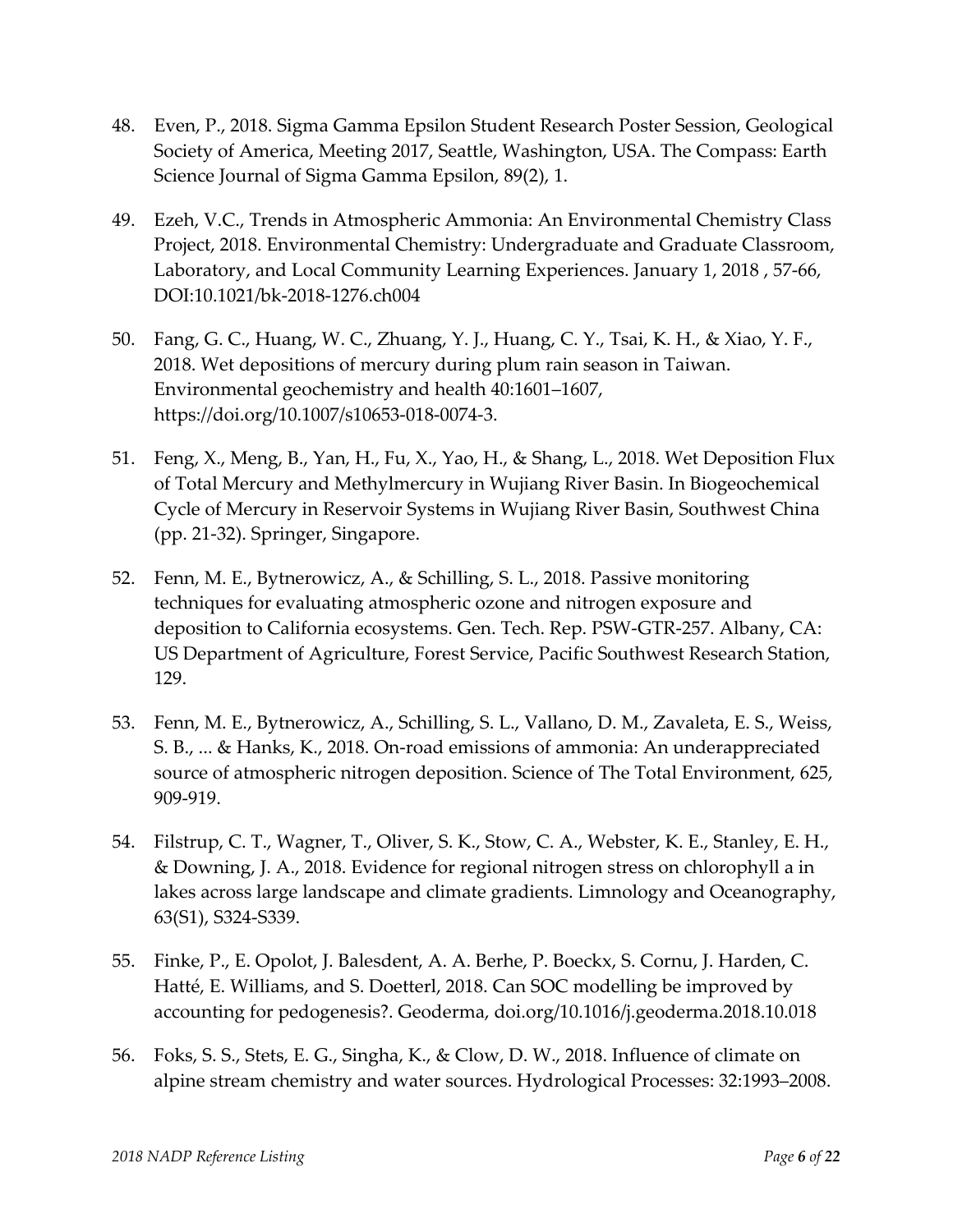- 57. Franzen, D. W., 2018. Limitations of the Sulfate-sulfur Soil Test as a Predictor of Sulfur Response. North Dakota Extension Service, SF1880.
- 58. Fraser, A., Dastoor, A., & Ryjkov, A., 2018. How important is biomass burning in Canada to mercury contamination?. Atmospheric Chemistry and Physics, 18(10), 7263‐7286.
- 59. Freund, S. M., Soper, F. M., Poulson, S. R., Selmants, P. C., & Sullivan, B. W., 2018. Actinorhizal species influence plant and soil nitrogen status of semiarid shrub‐ dominated ecosystems in the western Great Basin, USA. Journal of Arid Environments 157: 48–56.
- 60. Gabriel, M., Knightes, C., Cooter, E., & Dennis, R., 2018. Modeling the combined effects of changing land cover, climate, and atmospheric deposition on nitrogen transport in the Neuse River Basin. Journal of Hydrology: Regional Studies 18: 68‐ 79.
- 61. Garcia, W. O., Amann, T., & Hartmann, J., 2018. Increasing biomass demand enlarges negative forest nutrient budget areas in wood export regions. Scientific reports, 8(1), 5280, DOI:10.1038/s41598‐018‐22728‐5
- 62. Gerstle, C. T., Drenner, R. W., & Chumchal, M. M., 2018. Spatial Patterns of Mercury Contamination and Associated Risck to Picsicorous Wading Birds of the South Central United States. In Environmental toxicology and chemistry, in press, DOI 10.1002/etc.4299.
- 63. Giang, A., Song, S., Muntean, M., Janssens‐Maenhout, G., Harvey, A., Berg, E., & Selin, N. E., 2018. Understanding factors influencing the detection of mercury policies in modelled Laurentian Great Lakes wet deposition. Environmental Science: Processes & Impacts, 20(10), 1373‐1389.
- 64. Gibson, Justin Philip, 2018. Groundwater Recharge Response to Reduced Irrigation Pumping in Western Nebraska. Doctoral Dissertation, University of Nebraska, http://digitalcommons.unl.edu/natresdiss/268
- 65. Gomez‐Casanovas, N., DeLucia, N. J., Hudiburg, T. W., Bernacchi, C. J., & DeLucia, E. H., 2018. Conversion of grazed pastures to energy cane as a biofuel feedstock alters the emission of GHGs from soils in Southeastern United States. Biomass and Bioenergy, 108, 312‐322.
- 66. Greenlee, L. F., Renner, J. N., & Foster, S. L., 2018. The Use of Controls for Consistent and Accurate Measurements of Electrocatalytic Ammonia Synthesis from Dinitrogen. ACS Catalysis 8: 7820−7827.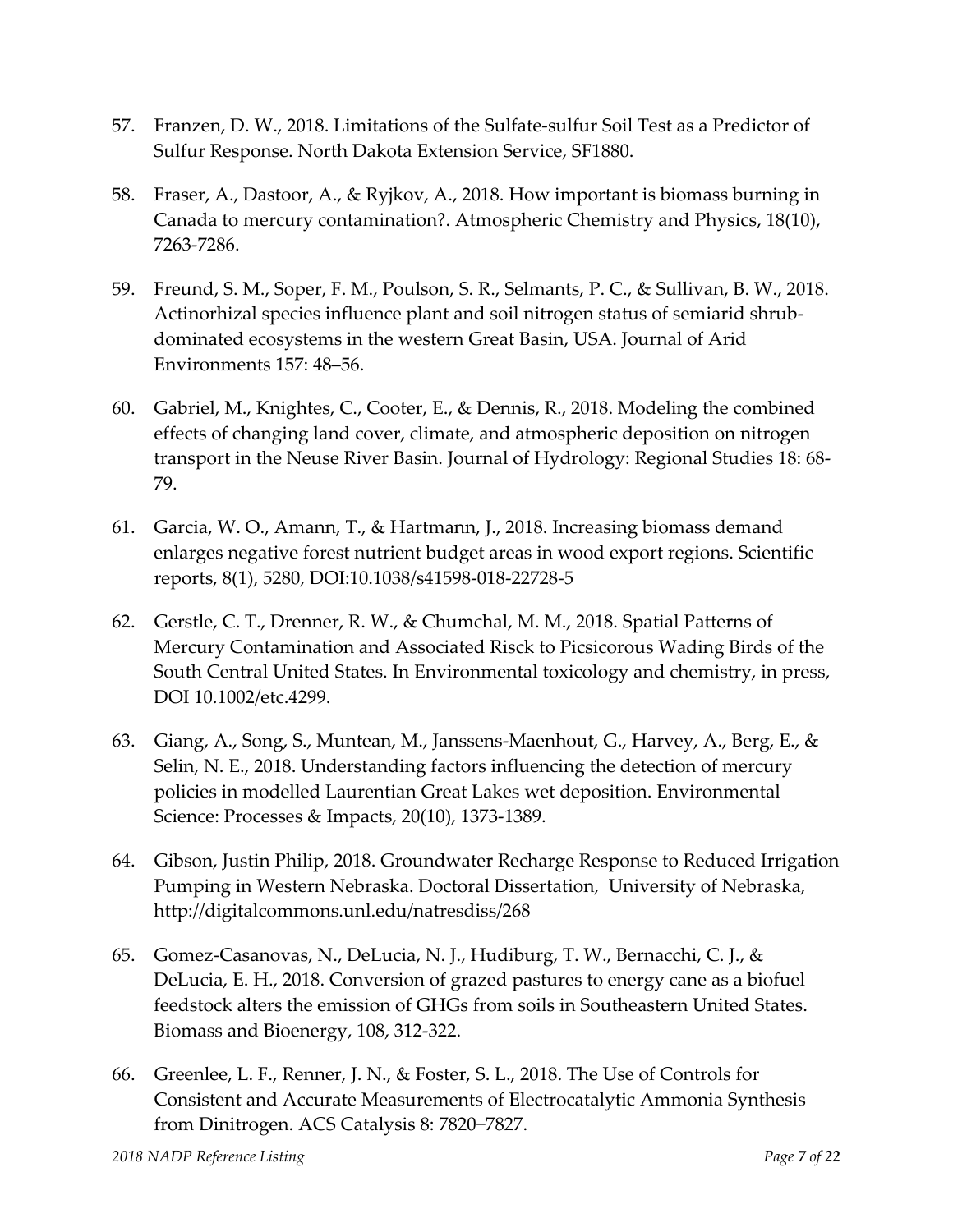- 67. Guo, H., Han, F., Wang, Z., Pardue, J., & Zhang, H., 2018. Deposition of sulfur and nitrogen components in Louisiana in August, 2011. Science of The Total Environment, 636, 124‐133.
- 68. Gutchess, K., Jin, L., Ledesma, J. L., Crossman, J., Kelleher, C., Lautz, L., & Lu, Z., 2018. Long‐Term Climatic and Anthropogenic Impacts on Streamwater Salinity in New York State: INCA Simulations Offer Cautious Optimism. Environmental science & technology, 52(3), 1339‐1347.
- 69. Harada, Y., Whitlow, T. H., Templer, P. H., Howarth, R. W., Walter, M. T., Russell‐ Anelli, J. M., & Bassuk, N. L., 2018. Nitrogen Biogeochemistry of an Urban Rooftop Farm. Frontiers in Ecology and Evolution, 6, 153.
- 70. Harmon, W. M., 2018. Estimating Watershed Mercury Contribution to Lake Fort Smith State Park, Arkansas, USA. Master's Thesis, University of Arkansas.
- 71. Hember, R. A., 2018. Spatially and temporally continuous estimates of annual total nitrogen deposition over North America, 1860–2013. Data in brief, 17, 134‐140.
- 72. Hendricks, A., 2018. A model to predict concentrations and uncertainty for mercury species in lakes. Doctoral Dissertation, Michigan Technology University.
- 73. Herbert, R. J., Krom, M. D., Carslaw, K. S., Stockdale, A., Mortimer, R. J. G., Benning, L. G., ... & Browse, J., 2018. The effect of atmospheric acid processing on the global deposition of bioavailable phosphorus from dust. Global Biogeochemical Cycles, 32(9), 1367‐1385.
- 74. Horn, K. J., Thomas, R. Q., Clark, C. M., Pardo, L. H., Fenn, M. E., Lawrence, G. B., ... & Nordin, A., 2018. Growth and survival relationships of 71 tree species with nitrogen and sulfur deposition across the conterminous US. PloS one, 13(10), e0205296.
- 75. Hubbard, S. S., Williams, K. H., Agarwal, D., Banfield, J., Beller, H., Bouskill, N., ... & Falco, N., 2018. The East River, Colorado, Watershed: A Mountainous Community Testbed for Improving Predictive Understanding of Multiscale Hydrological–Biogeochemical Dynamics. Vadose Zone Journal, 17:180061. doi:10.2136/vzj2018.03.0061.
- 76. Iiames, J. S., Cooter, E., Schwede, D., & Williams, J., 2018. A Comparison of Simulated and Field‐Derived Leaf Area Index (LAI) and Canopy Height Values from Four Forest Complexes in the Southeastern USA. Forests, 9(1), 26.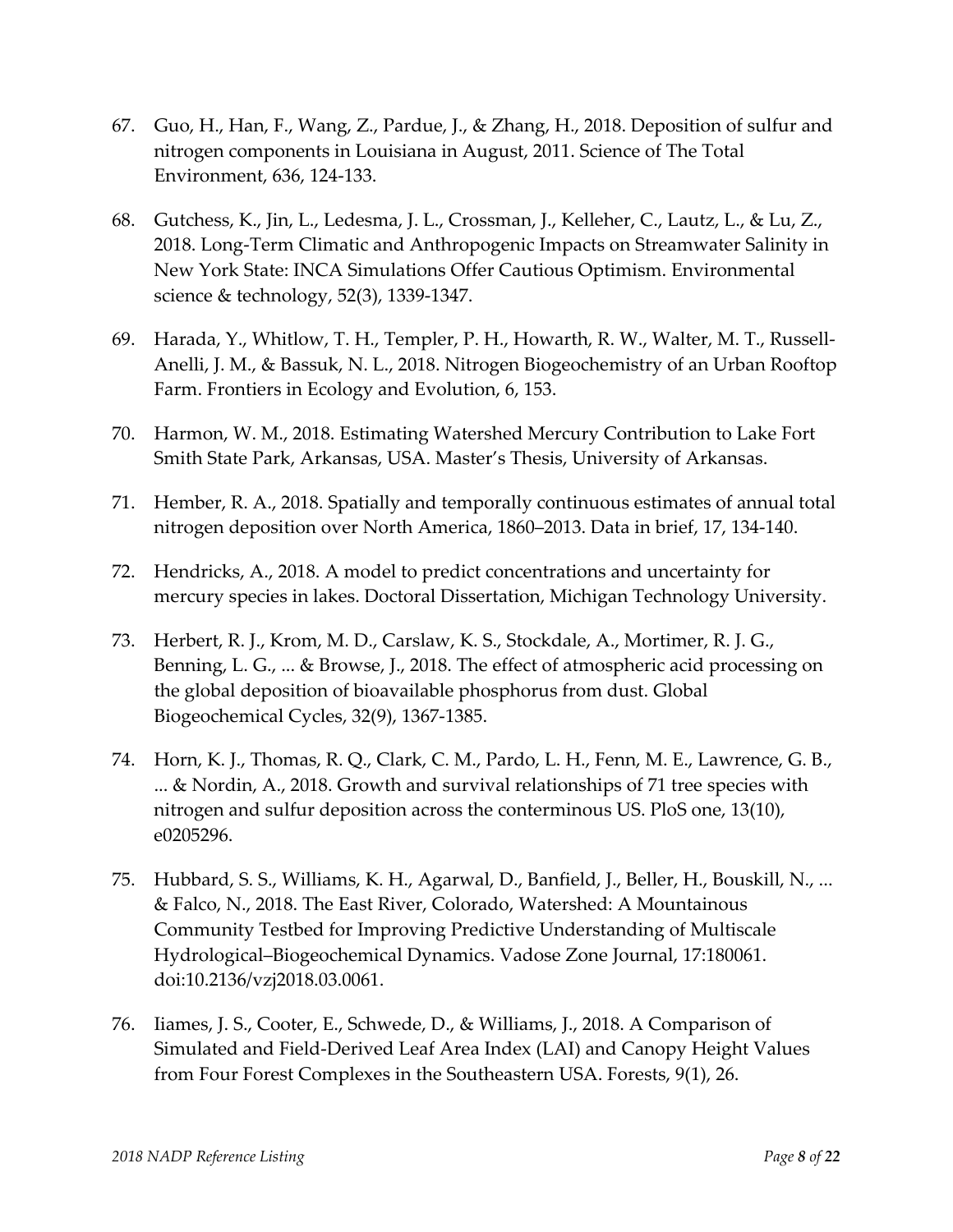- 77. Jaeglé, L., Shah, V., Thornton, J. A., Lopez‐Hilfiker, F. D., Lee, B. H., McDuffie, E. E., ... & Ebben, C., 2018.Nitrogen oxides emissions, chemistry, deposition, and export over the Northeast United States during the WINTER aircraft campaign. Journal of Geophysical Research: Atmospheres 123, https://doi.org/10.1029/2018JD029133.
- 78. Jeong, H., & Bhattarai, R., 2018. Exploring the effects of nitrogen fertilization management alternatives on nitrate loss and crop yields in tile‐drained fields in Illinois. Journal of environmental management, 213, 341‐352.
- 79. Johnson, B. E., George, M., & Zhang, Z., 2018. The Demonstration and Validation of a Linked Watershed Riverine Modeling System for DOD Installations‐ Calleguas, California; Resource Conservation and Climate Change Projects, RC‐ 201302, Version 2.00 (No. ERDC/EL TR‐18‐6). ERDC‐EL Vicksburg United States.
- 80. Johnson, B. E., Noble, P. J., Heyvaert, A. C., Chandra, S., & Karlin, R., 2018. Anthropogenic and climatic influences on the diatom flora within the Fallen Leaf Lake watershed, Lake Tahoe Basin, California over the last millennium. Journal of Paleolimnology, 59(2), 159‐173.
- 81. Journey, Celeste A., Peter C. Van Metre, Ian R. Waite, Jimmy M. Clark, Daniel T. Button, Naomi Nakagaki, Sharon L. Qi, Mark D. Munn, and Paul M. Bradley, 2018. Nutrient enrichment in wadeable urban streams in the Piedmont Ecoregion of the Southeastern United States. Heliyon 4, no. 11: e00904.
- 82. Kadowaki, M., Katata, G., Terada, H., Suzuki, T., Hasegawa, H., Akata, N., & Kakiuchi, H., 2018. Impacts of anthropogenic source from the nuclear fuel reprocessing plants on global atmospheric iodine‐129 cycle: A model analysis. Atmospheric Environment, 184, 278‐291.
- 83. Kämäri, M., Tattari, S., Lotsari, E., Koskiaho, J., & Lloyd, C. E. M., 2018. High‐ frequency monitoring reveals seasonal and event‐scale water quality variation in a temporally frozen river. Journal of hydrology 564: 619‐639.
- 84. Kellogg, M. L., Brush, M. J., Kellogg, L., & Brush, M. 2018. An updated model for estimating the TMDL‐related benefits of oyster reef restoration. https://www.conservationgateway.org/Documents/Harris\_Creek\_Model\_and\_Oys ter\_Reef\_Restoration\_Benefits.pdf.
- 85. Kelly, W. R., Panno, S. V., Hackley, K. C., Hadley, D. R., & Mannix, D. H., 2018. Paleohydrogeology of a Paleozoic sandstone aquifer within an intracratonic basin: Geochemical and structural controls. Journal of Hydrology, 565, 805‐818.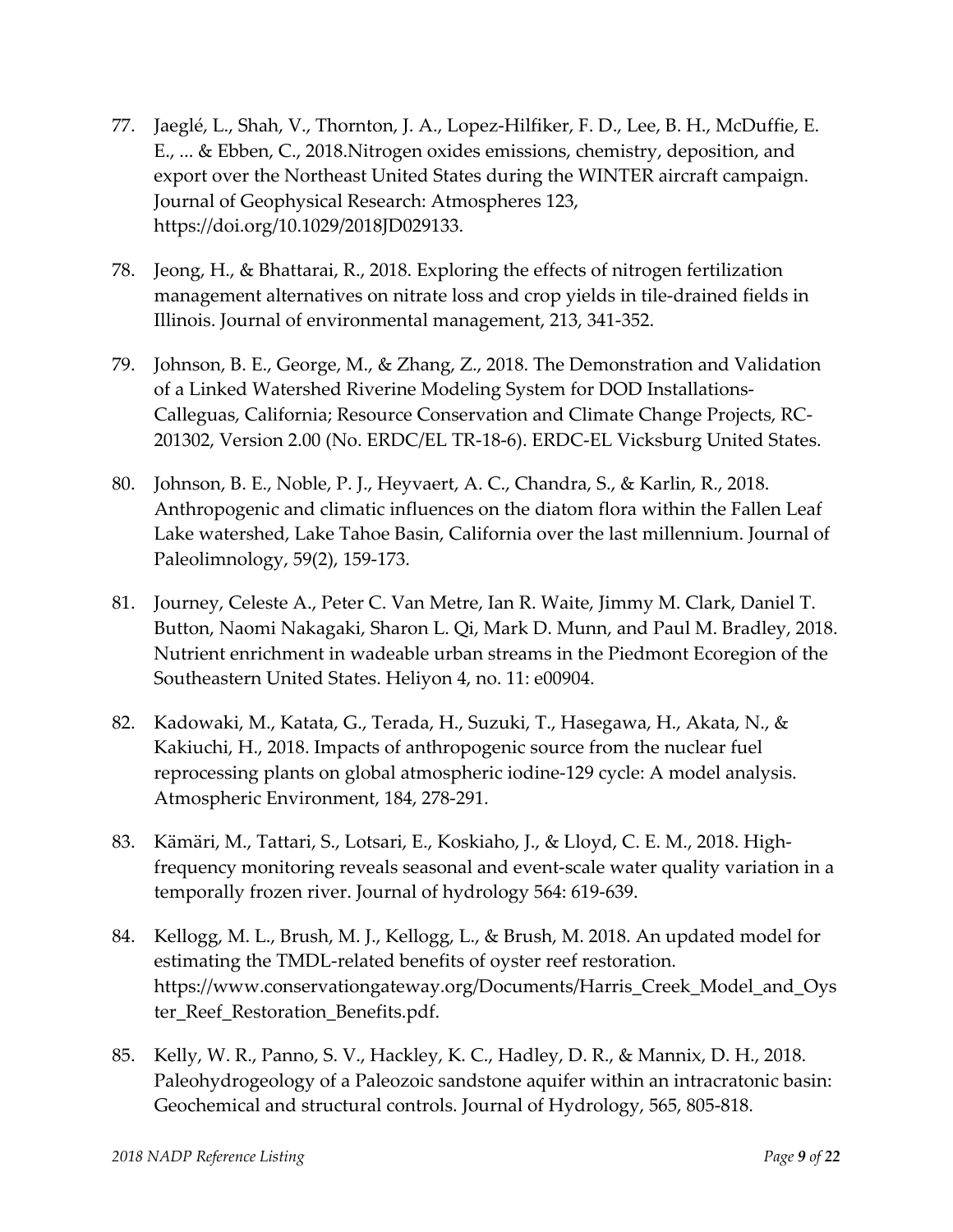- 86. Kennedy, C. D., Alverson, N., Jeranyama, P., & DeMoranville, C., 2018.Seasonal dynamics of water and nutrient fluxes in an agricultural peatland. Hydrological Processes, 32(6), 698‐712.
- 87. Kerfoot, W. C., Urban, N. R., McDonald, C. P., Zhang, H., Rossmann, R., Perlinger, J. A., ... & Bolstad, M., 2018. Mining legacy across a wetland landscape: high mercury in Upper Peninsula (Michigan) rivers, lakes, and fish. Environmental Science: Processes & Impacts, 20(4), 708‐733.
- 88. Khan, M. F., Maulud, K. N. A., Latif, M. T., Chung, J. X., Amil, N., Alias, A., ... & Hassan, H., 2018. Physicochemical factors and their potential sources inferred from long‐term rainfall measurements at an urban and a remote rural site in tropical areas. Science of the Total Environment, 613, 1401‐1416.
- 89. Kharol, S. K., Shephard, M. W., McLinden, C. A., Zhang, L., Sioris, C. E., OʹBrien, J. M., ... & Krotkov, N. A., 2018. Dry deposition of reactive nitrogen from satellite observations of ammonia and nitrogen dioxide over North America. Geophysical Research Letters 45(2), 1157‐1166.
- 90. Kittredge, H. A., Cannone, T., Funk, J., & Chapman, S. K., 2018. Soil respiration and extracellular enzyme production respond differently across seasons to elevated temperatures. Plant and Soil, 425(1‐2), 351‐361.
- 91. Knoepp, J. D., See, C. R., Vose, J. M., Miniat, C. F., & Clark, J. S., 2018. Total C and N Pools and Fluxes Vary with Time, Soil Temperature, and Moisture Along an Elevation, Precipitation, and Vegetation Gradient in Southern Appalachian Forests. Ecosystems 21: 1623–1638, https://doi.org/10.1007/s10021‐018‐0244‐2
- 92. Korstian, J. M., Chumchal, M. M., Bennett, V. J., & Hale, A. M., 2018. Mercury contamination in bats from the central United States. Environmental toxicology and chemistry, 37(1), 160‐165.
- 93. Kosiba, A. M., Schaberg, P. G., Rayback, S. A., & Hawley, G. J., 2018. The surprising recovery of red spruce growth shows links to decreased acid deposition and elevated temperature. Science of The Total Environment, 637, 1480‐1491.
- 94. Koskelo, A. I., Fisher, T. R., Sutton, A. J., & Gustafson, A. B., 2018. Biogeochemical storm response in agricultural watersheds of the Choptank River Basin, Delmarva Peninsula, USA. Biogeochemistry, 139(3), 215‐239.
- 95. Koyama, L. A., & Kielland, K., 2018. Black spruce assimilates nitrate in boreal winter. Tree physiology 00, 1–8 doi:10.1093/treephys/tpy109.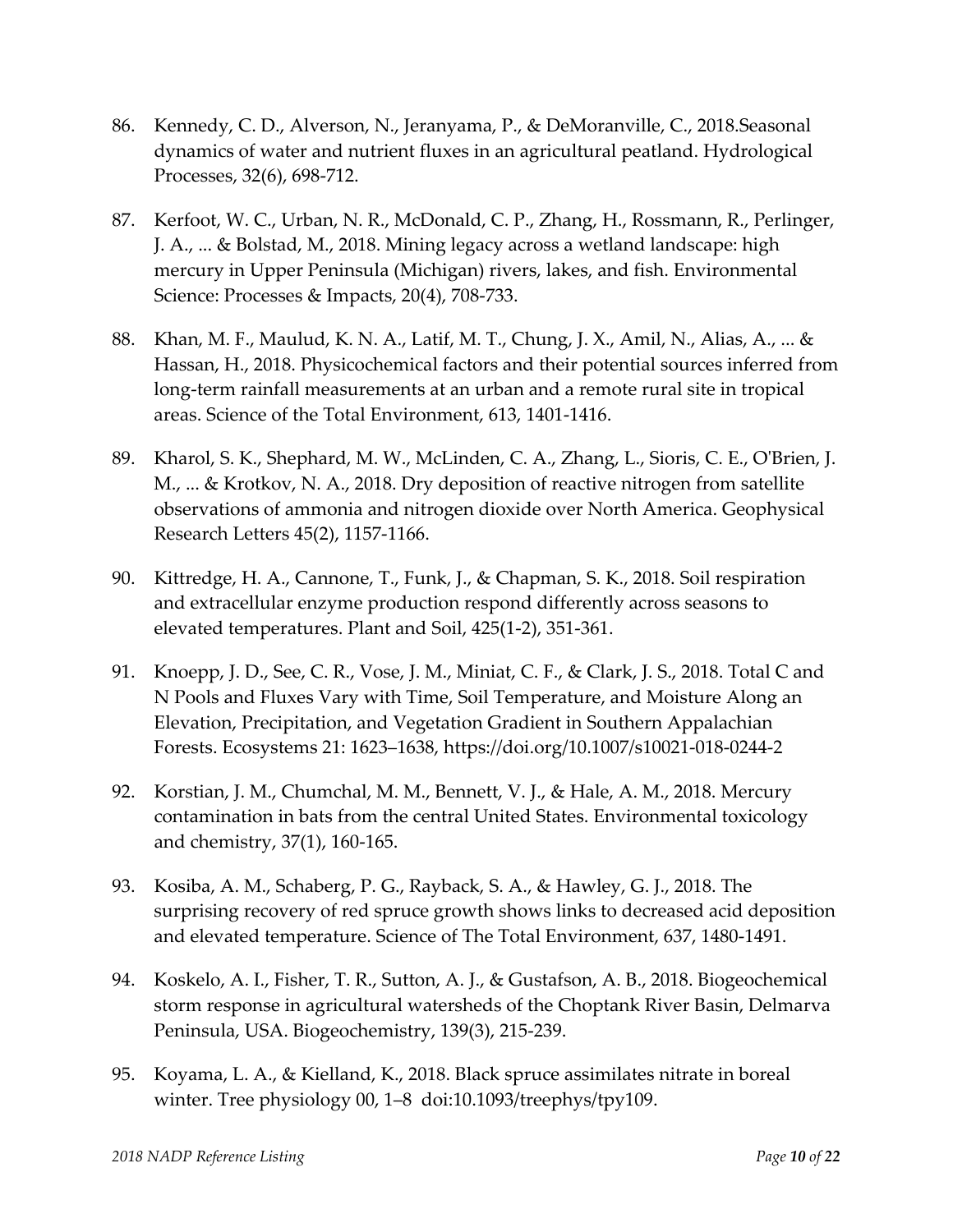- 96. Kranabetter, J. M., Berch, S. M., MacKinnon, J. A., Ceska, O., Dunn, D. E., & Ott, P. K., 2018. Species–area curve and distance–decay relationships indicate habitat thresholds of ectomycorrhizal fungi in an old‐growth Pseudotsuga menziesii landscape. Diversity and Distributions, 24(6), 755‐764.
- 97. Kuhn, A., Leibowitz, S. G., Johnson, Z. C., Lin, J., Massie, J. A., Hollister, J. W., ... & Bennett, M. G., 2018. Performance of National Maps of Watershed Integrity at Watershed Scales. Water, 10(5), 604.
- 98. LaBaugh, J. W., Rosenberry, D. O., Mushet, D. M., Neff, B. P., Nelson, R. D., & Euliss, N. H., 2018. Long‐term changes in pond permanence, size, and salinity in Prairie Pothole Region wetlands: The role of groundwater‐pond interaction. Journal of Hydrology: Regional Studies, 17, 1‐23.
- 99. Labuschagne, C., 2018. Leaf uptake of mercury lowers global air pollution‐Cape Point GAW Station's research published in Nature Geoscience Journal. Clean Air Journal= Tydskrif vir Skoon Lug, 28(1), 11‐12.
- 100. Lan, Xin, Robert Talbot, Patrick Laine, Barry Lefer, James Flynn, and Azucena Torres, 2018. Atmospheric Mercury, MD Publishing, Inc., ISBN 3038422908, 9783038422907, 306 pp.
- 101. Lawrence, G. B., McDonnell, T. C., Sullivan, T. J., Dovciak, M., Bailey, S. W., Antidormi, M. R., & Zarfos, M. R., 2018. Soil Base Saturation Combines with Beech Bark Disease to Influence Composition and Structure of Sugar Maple‐Beech Forests in an Acid Rain‐Impacted Region. Ecosystems, 21(4), 795‐810.
- 102. Li, J., Mao, J., Fiore, A. M., Cohen, R. C., Crounse, J. D., Teng, A. P., ... & Peischl, J., 2018. Decadal changes in summertime reactive oxidized nitrogen and surface ozone over the Southeast United States. Atmospheric Chemistry and Physics, 18(3), 2341‐2361.
- 103. Liefert, D. T., Shuman, B. N., Parsekian, A. D., & Mercer, J. J., 2018. Why are some Rocky Mountain lakes ephemeral?. Water Resources Research, 54(8), 5245‐5263.
- 104. Litaor, M. I., Suding, K., Anderson, S. P., Litus, G., & Caine, N., 2018. Alpine catena response to nitrogen deposition and its effect on the aquatic system. CATENA, 170, 108‐118.
- 105. Lu, X., Zhou, Y., Liu, Y., & Le Page, Y., 2018. The role of protected areas in land use/land cover change and the carbon cycle in the conterminous United States. Global change biology, 24(2), 617‐630.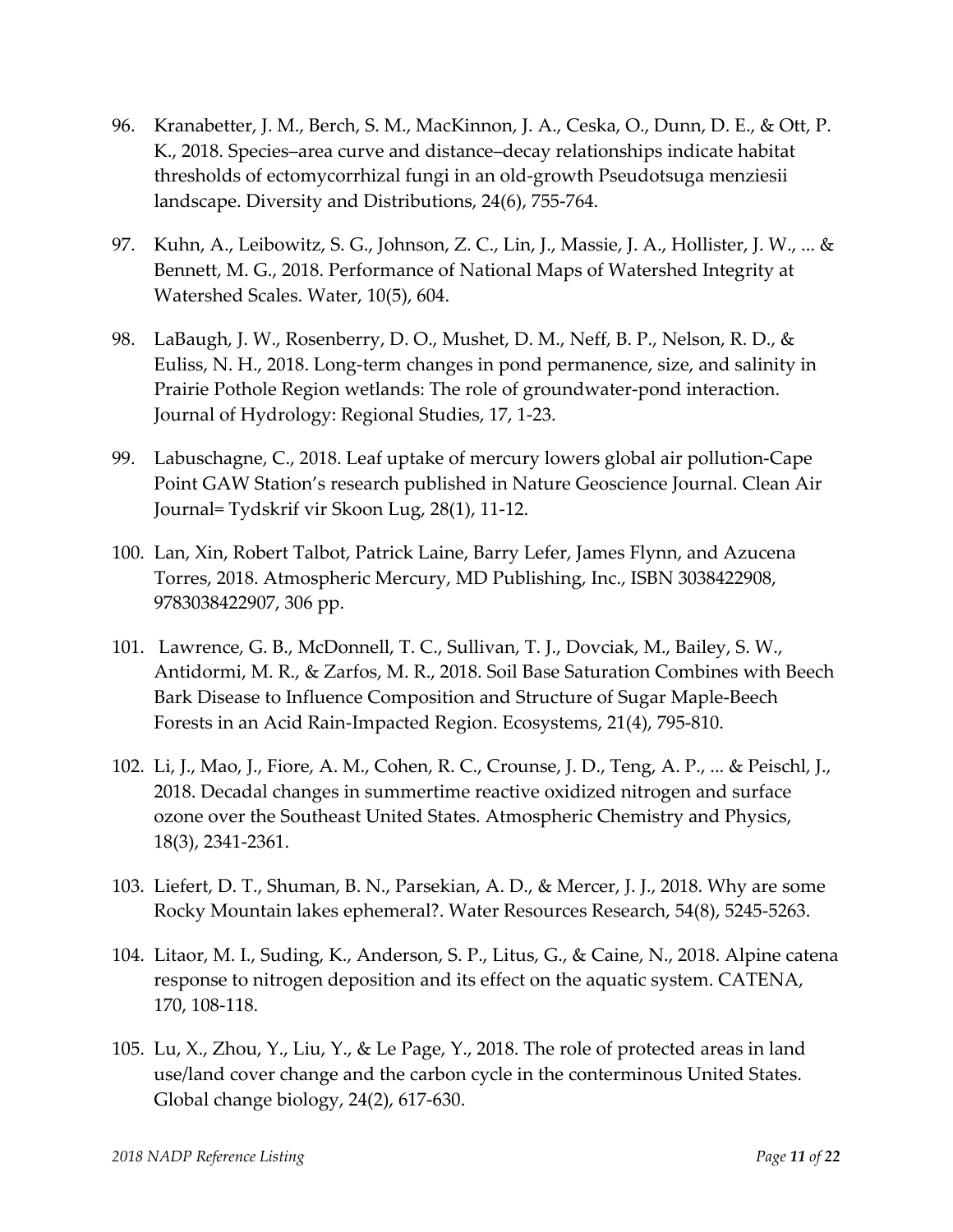- 106. Ludwikowski, J. J., & Peterson, E. W., 2018. Transport and fate of chloride from road salt within a mixed urban and agricultural watershed in Illinois (USA): assessing the influence of chloride application rates. Hydrogeology Journal, 26(4), 1123‐1135.
- 107. Lynam, M., Dvonch, J. T., Barres, J., & Percy, K., 2018. Atmospheric wet deposition of mercury to the Athabasca Oil Sands Region, Alberta, Canada. Air Quality, Atmosphere & Health, 11(1), 83‐93. DOI https://doi.org/10.1007/s11869‐017‐0524‐6.
- 108. Lyon, C., & Katz, B. G., 2018. Revised Nitrogen Source Inventory and Loading Estimates for the Wakulla BMAP Area. Florida Department of Environmental Protection, Groundwater Management Section, Water Quality Evaluation and Total Maximum Daily Loads (TMDL) Program.
- 109. Macpherson, G. L., and Sullivan, P. L., 2018. Dust, impure calcite, and phytoliths: Modeled alternative sources of chemical weathering solutes in shallow groundwater. Chemical Geology doi:10.1016/j.chemgeo.2018.08.007.
- 110. Mathias, J. M., & Thomas, R. B., 2018. Disentangling the effects of acidic air pollution, atmospheric CO 2, and climate change on recent growth of red spruce trees in the Central Appalachian Mountains. Global change biology 24: 3938–3953.
- 111. Maxwell, C. J., 2018. Climate Change on the Forests of the Klamath‐Siskiyous and Potential Management Strategies. Doctoral Dissertation, North Carolina State University.
- 112. McDonnell, T. C., Belyazid, S., Sullivan, T. J., Bell, M., Clark, C., Blett, T., ... & Sverdrup, H., 2018. Vegetation dynamics associated with changes in atmospheric nitrogen deposition and climate in hardwood forests of Shenandoah and Great Smoky Mountains National Parks, USA. Environmental Pollution, 237, 662‐674.
- 113. McDonnell, T. C., Reinds, G. J., Sullivan, T. J., Clark, C. M., Bonten, L. T. C., Mol‐ Dijkstra, J. P., ... & Dovciak, M., 2018. Feasibility of coupled empirical and dynamic modeling to assess climate change and air pollution impacts on temperate forest vegetation of the eastern United States. Environmental Pollution, 234, 902‐914.
- 114. McLagan, D. S., 2018. A Passive Air Sampler for Precise, Spatially Distributed Atmospheric Gaseous Mercury Monitoring and Source Characterization . Doctoral dissertation, Department of Physical and Environmental Sciences, University of Toronto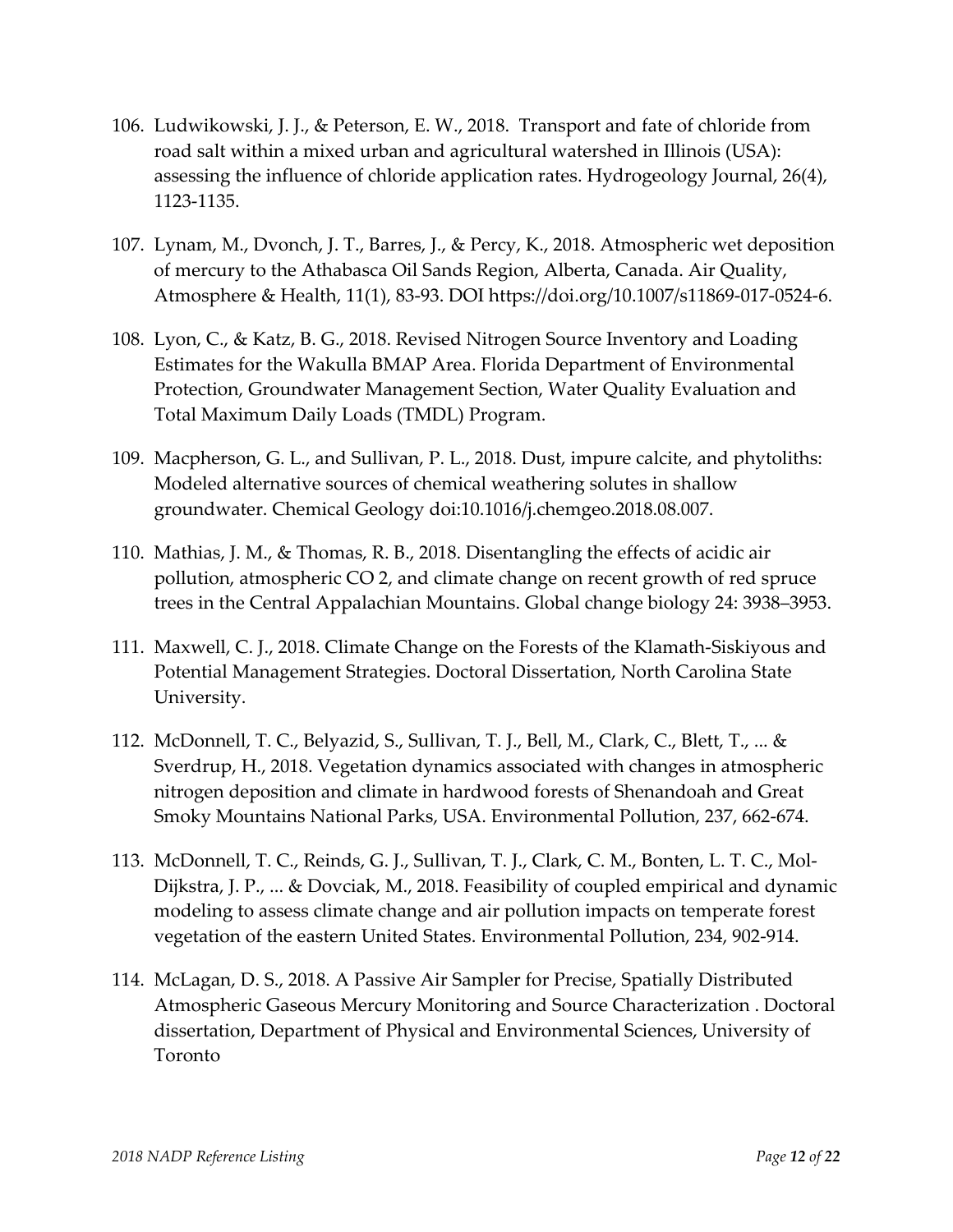- 115. McLagan, D. S., Mitchell, C. P., Steffen, A., Hung, H., Shin, C., Stupple, G. W., ... & Edwards, G. C., 2018. Global evaluation and calibration of a passive air sampler for gaseous mercury. Atmospheric Chemistry and Physics, 18(8), 5905‐5919.
- 116. McLellan, K., 2018. Nitrate dynamics in an agricultural watershed, Minnesota, USA. Master's Thesis, University of Minnesota.
- 117. McCune, B., Arup, U., Breuss, O., DiMeglio, E., DiMeglio, J., Esslinger, T. L., ... & Nelson, P. R., 2018. Biodiversity and ecology of lichens of Katmai and Lake Clark National Parks and Preserves, Alaska. Mycosphere: Journal of Fungal Biology, 9(4), 859‐930.
- 118. Meza‐Lopez, M. M., Mooney, K. A., Thompson, A. L., Ho, N. K., & Pratt, J. D., 2018. A test for clinal variation in Artemisia californica and associated arthropod responses to nitrogen addition. PloS one, 13(2), e0191997.
- 119. Mullaugh, K. M., Shimizu, M. S., Willey, J. D., Felix, J. D., Kieber, R. J., Avery Jr, G. B., ... & Payne, A., 2018. Variability of ethanol concentration in rainwater driven by origin versus season in coastal and inland North Carolina, USA. Chemosphere, 195, 793‐799.
- 120. Muntean, M., Janssens‐Maenhout, G., Song, S., Giang, A., Selin, N. E., Zhong, H., ... & Schaaf, E., 2018. Evaluating EDGARv4. tox2 speciated mercury emissions ex‐ post scenarios and their impacts on modelled global and regional wet deposition patterns. Atmospheric Environment, 184, 56‐68.
- 121. Murphy, S. F., McCleskey, R. B., Martin, D. A., Writer, J. H., & Ebel, B. A., 2018. Fire, flood, and drought: extreme climate events alter flow paths and stream chemistry. Journal of Geophysical Research: Biogeosciences, 123(8), 2513‐2526.
- 122. Nanus, L., Campbell, D. H., Lehmann, C. M., & Mast, M. A., 2018. Spatial and temporal variation in sources of atmospheric nitrogen deposition in the Rocky Mountains using nitrogen isotopes. Atmospheric Environment, 176, 110‐119.
- 123. Nasr, M., & Arp, P. A., 2018. Relating Fish Hg to Variations in Sediment Hg, Climate and Atmospheric Deposition. American Journal of Climate Change, 7(03), 402.
- 124. Nitka, A. L., DeVita, W. M., & McGinley, P. M. (2019). Evaluating a chemical source‐tracing suite for septic system nitrate in household wells. Water Research, 148, 438‐445.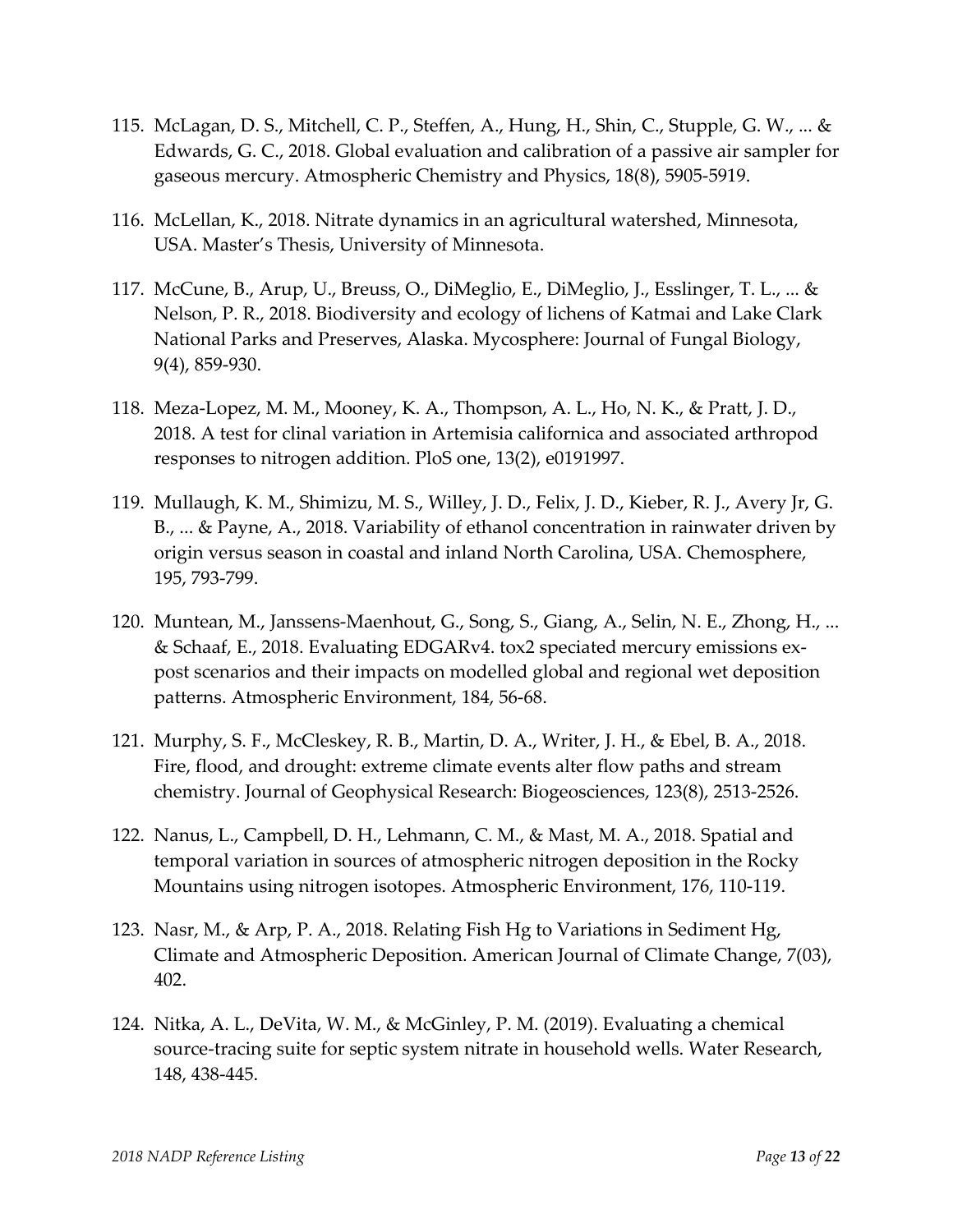- 125. Niu, X., Wendt, A., Li, Z., Agarwal, A., Xue, L., Gonzales, M., & Brantley, S. L., 2018. Detecting the effects of coal mining, acid rain, and natural gas extraction in Appalachian basin streams in Pennsylvania (USA) through analysis of barium and sulfate concentrations. Environmental geochemistry and health, 40(2), 865‐885.
- 126. Obrist, D., Kirk, J. L., Zhang, L., Sunderland, E. M., Jiskra, M., & Selin, N. E., 2018. A review of global environmental mercury processes in response to human and natural perturbations: Changes of emissions, climate, and land use. Ambio, 47(2), 116‐140.
- 127. Oerter, E., Mills, J. V., Maurer, G. E., Lammers, L. N., & Amundson, R. Greenhouse gas production and transport in desert soils of the southwestern USA. Global Biogeochemical Cycles 32. https://doi.org/10.1029/2018GB006035.
- 128. O'Geen, A. T., Safeeq, M., Wagenbrenner, J., Stacy, E., Hartsough, P., Devine, S., ... & Bales, R., 2018. Southern Sierra Critical Zone Observatory and Kings River Experimental Watersheds: A Synthesis of Measurements, New Insights, and Future Directions. Vadose Zone Journal, 17(1):180081.doi:10.2136/vzj2018.04.0081/.
- 129. Ogurcak, D. E., & Price, R. M., 2018. Groundwater geochemistry fluctuations along a fresh‐saltwater gradient on the carbonate islands of the lower Florida Keys. Chemical Geology, in press.
- 130. Olsen, J. M., 2018. Measuring and Calculating Current Atmospheric Phosphorous and Nitrogen Loadings on Utah Lake Using Field Samples, Laboratory Methods, and Statistical Analysis: Implication for Water Quality Issues. Master's Thesis, Brigham Young University, https://scholarsarchive.byu.edu/etd/6765.
- 131. Olsen, J., Williams, G., Miller, A., & Merritt, L., 2018. Measuring and calculating current atmospheric phosphorous and nitrogen loadings to utah lake using field samples and geostatistical analysis. Hydrology, 5(3), 45.
- 132. Pardo, L. H., Duarte, N., Van Miegroet, H., Fisher, L. S., & Robin‐Abbott, M. J., 2018. Critical loads of sulfur and nitrogen and modeled effects of deposition reduction for forested ecosystems of Great Smoky Mountains National Park. Gen. Tech. Rep. NRS‐180. Newtown Square, PA: US Department of Agriculture, Forest Service, Northern Research Station. 26 p., 180, 1‐26.
- 133. Parr, T. B., Inamdar, S. P., & Miller, M. J., 2018. Overlapping Anthropogenic Effects on Hydrologic and Seasonal Trends in DOC in a Surface Water Dependent Water Utility. Water research 148: 407‐415.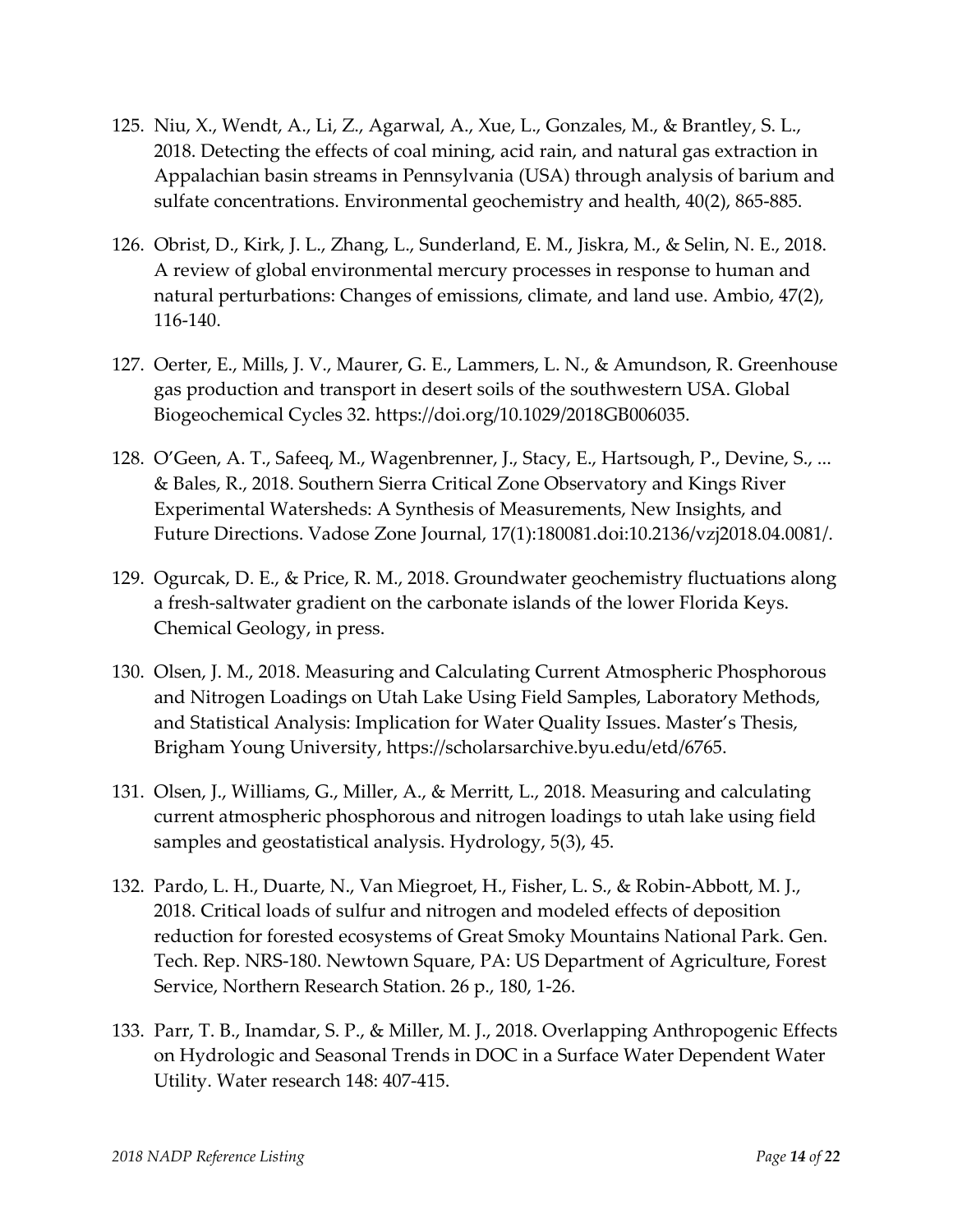- 134. Paulot, F., Malyshev, S., Nguyen, T., Crounse, J. D., Shevliakova, E., & Horowitz, L. W. Representing sub‐grid scale variations in nitrogen deposition associated with land use in a global Earth System Model: implications for present and future nitrogen deposition fluxes over North America. Atmos. Chem. Phys. Discuss., https://doi.org/10.5194/acp‐2018‐572
- 135. Perlinger, J. A., Urban, N. R., Giang, A., Selin, N. E., Hendricks, A. N., Zhang, H., ... & Norman, E. S., 2018. Responses of deposition and bioaccumulation in the Great Lakes region to policy and other large‐scale drivers of mercury emissions. Environmental Science: Processes & Impacts, 20(1), 195‐209.
- 136. Ponette‐González, A. G., Collins, J. D., Manuel, J. E., Byers, T. A., Glass, G. A., Weathers, K. C., & Gill, T. E., 2018. Wet Dust Deposition Across Texas During the 2012 Drought: An Overlooked Pathway for Elemental Flux to Ecosystems. Journal of Geophysical Research: Atmospheres, 123(15), 8238‐8254.
- 137. Qiao, X., Du, J., Kota, S. H., Ying, Q., Xiao, W., & Tang, Y., 2018. Wet deposition of sulfur and nitrogen in Jiuzhaigou National Nature Reserve, Sichuan, China during 2015–2016: possible effects from regional emission reduction and local tourist activities. Environmental Pollution, 233, 267‐277.
- 138. Raman, G. S., & Klima, M. S. (2018). The use of zeolite‐based additives for immobilising iron during pressure filtration of coal refuse slurry. Journal of Environmental Science and Health, Part A, 1‐9.
- 139. Ramseyer, C. A., & Mote, T. L., 2018. Analysing regional climate forcing on historical precipitation variability in Northeast Puerto Rico. International Journal of Climatology, 38, e224‐e236.
- 140. Ray-Carroll News, Inc., 2018. Cold start to April delays crops. Newsletter V 82: VOLUME No. 4 April 2018.
- 141. Rebbeck, J., & Jolliff, J., 2018. How long do seeds of the invasive tree, Ailanthus altissima remain viable?. Forest Ecology and Management, 429, 175‐179.
- 142. Rhoades, C. C., Chow, A. T., Covino, T. P., Fegel, T. S., Pierson, D. N., & Rhea, A. E., 2018. The Legacy of a Severe Wildfire on Stream Nitrogen and Carbon in Headwater Catchments. Ecosystems https://doi.org/10.1007/s10021‐018‐0293‐6.
- 143. Rice, J. R., Joyce, L. A., Regan, C., Winters, D., & Truex, R., 2018. Climate change vulnerability assessment of aquatic and terrestrial ecosystems in the US Forest Service Rocky Mountain Region. Gen. Tech. Rep. RMRS‐GTR‐376. Fort Collins,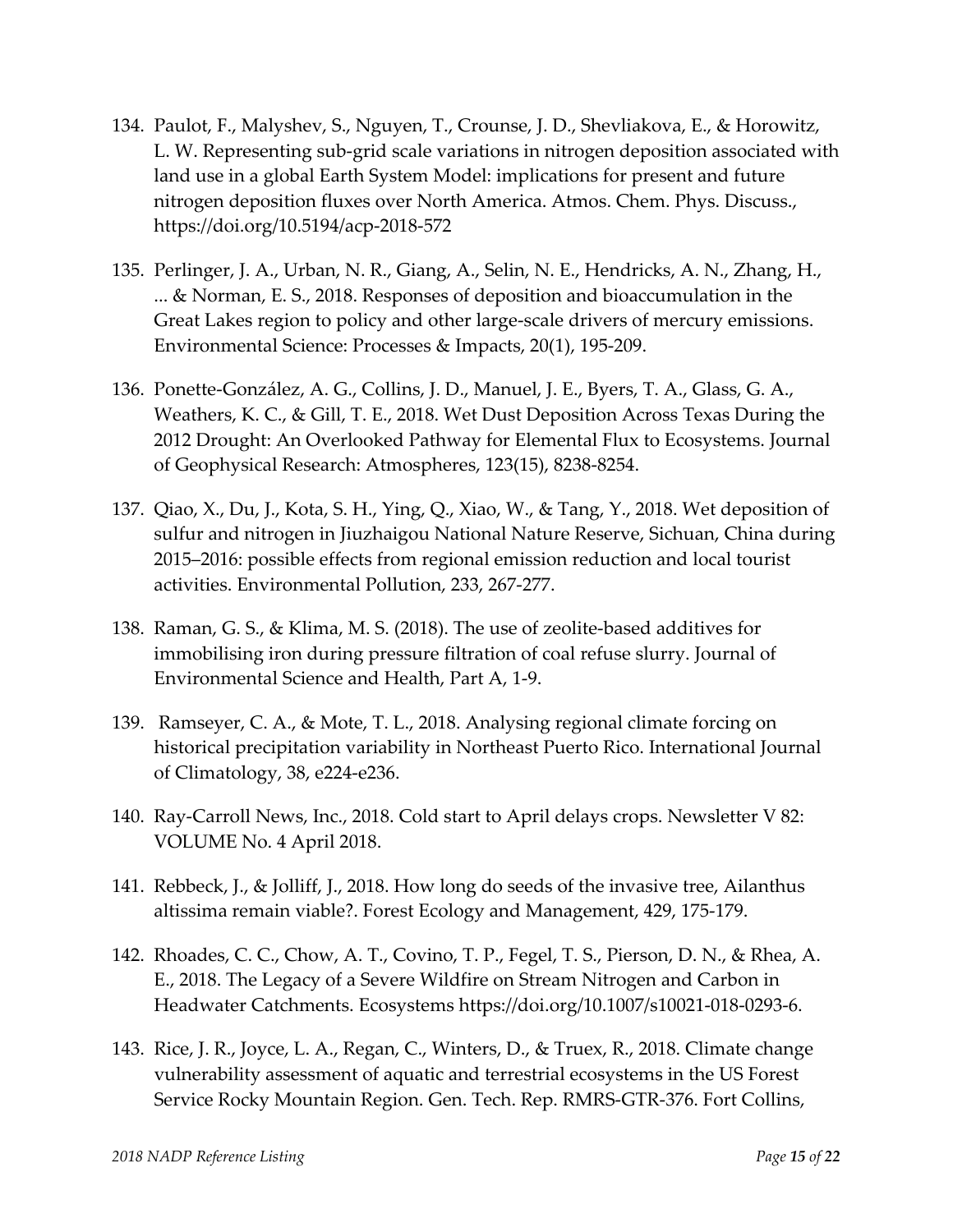CO: US Department of Agriculture, Forest Service, Rocky Mountain Research Station. 216 p., 376.

- 144. Richardson, David C., David M. Charifson, Bobbetta A. Davis, Matthew J. Farragher, Bryan S. Krebs, Elizabeth C. Long, Megan Napoli, and Brian A. Wilcove, 2018. Watershed management and underlying geology in three lakes control divergent responses to decreasing acid precipitation. Inland Waters 8, no. 1: 70‐81.
- 145. Risch, M. R., & Kenski, D. M., 2018. Spatial Patterns and Temporal Changes in Atmospheric‐Mercury Deposition for the Midwestern USA, 2001–2016. Atmosphere, 9(1), 29.
- 146. River, Hughes, 2018. Draft Total Maximum Daily Loads for the Hughes River and Monongahela River Watersheds, West Virginia. http://dep.wv.gov.
- 147. Robison, A. L., & Scanlon, T. M., 2018. Climate Change to Offset Improvements in Watershed Acid‐Base Status Provided by Clean Air Act and Amendments: A Model Application in Shenandoah National Park, Virginia. Journal of Geophysical Research: Biogeosciences 123, 2863–2877. https://doi.org/10.1029/2018JG004519.
- 148. Roley, S. S., Duncan, D. S., Liang, D., Garoutte, A., Jackson, R. D., Tiedje, J. M., & Robertson, G. P., 2018. Associative nitrogen fixation (ANF) in switchgrass (Panicum virgatum) across a nitrogen input gradient. PloS one, 13(6), e0197320.
- 149. Rothstein, D., 2018. Effect of Fertilization on Growth and Mortality of Jack Pine Growing on Poor, Sandy Soils in Michigan, USA: Implications for Sustainable Management. Forests, 9(9), 549.
- 150. Saba, D. J., 2018. Quantifying Factors That Influence Road Deicer Retention and Export in a Multi‐Landuse Upstate New York Watershed. Doctoral dissertation, State University of New York at Binghamton.
- 151. SanClements, M. D., Fernandez, I. J., Lee, R. H., Roberti, J. A., Adams, M. B., Rue, G. A., & McKnight, D. M., 2018. Long‐Term Experimental Acidification Drives Watershed Scale Shift in Dissolved Organic Matter Composition and Flux. Environmental science & technology, 52(5), 2649‐2657.
- 152. Schiferl, L. D., 2018. Exploring interactions between agriculture and air quality on regional to global scales. Doctoral dissertation, Massachusetts Institute of Technology.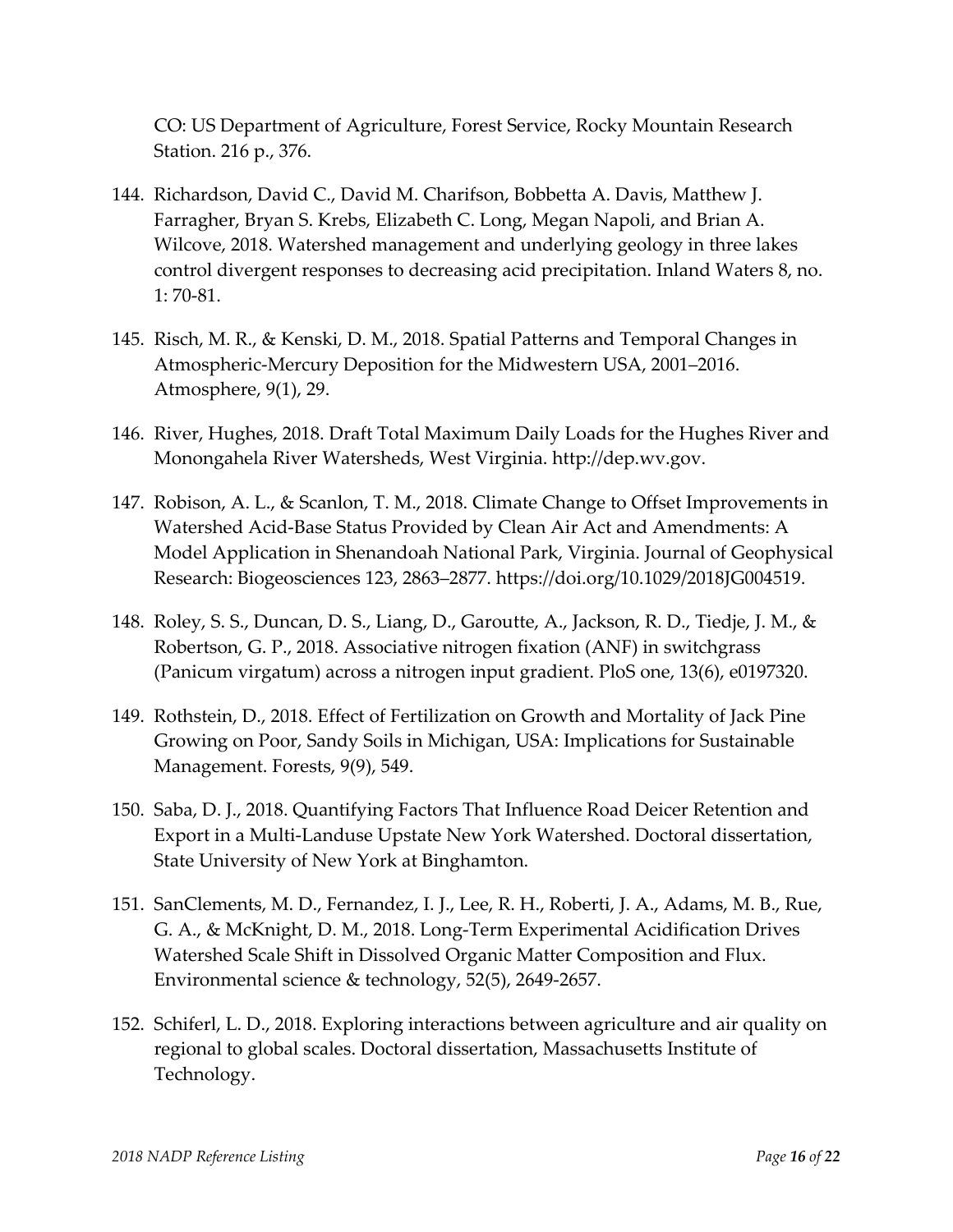- 153. Schwede, D. B., Simpson, D., Tan, J., Fu, J. S., Dentener, F., & Du, E., 2018. Spatial variation of modelled total, dry and wet nitrogen deposition to forests at global scale. Environmental Pollution, 243, 1287‐1301.
- 154. Sedefian, L., Ku, M., Civerolo, K., Hao, W., & Zalewsky, E., 2018. Refined Grid Regional Modelling Of Acidic And Mercury Deposition Over Northeast Us And The Contribution Of The New York Power Sector. International Journal of Environmental Impacts 1(1): 70‐79.
- 155. Serra‐Diaz, J. M., Maxwell, C., Lucash, M. S., Scheller, R. M., Laflower, D. M., Miller, A. D., ... & Thompson, J. R., 2018. Disequilibrium of fire‐prone forests sets the stage for a rapid decline in conifer dominance during the 21st century. Scientific Reports 8:6749 | DOI:10.1038/s41598‐018‐24642‐2 1.
- 156. Shao, Y., 2018. Atmospheric Reactive Nitrogen in Rocky Mountains National Park. Master's Thesis, Colorado State University.
- 157. Shi, Y., Eissenstat, D. M., He, Y., & Davis, K. J., 2018. Using a spatially‐distributed hydrologic biogeochemistry model with a nitrogen transport module to study the spatial variation of carbon processes in a Critical Zone Observatory. Ecological Modelling, 380, 8‐21.
- 158. Shirley, S., Nopmongcol, U., Koo, B., Vennam, P., & Yarwood, G., 2018. Implementation of Bidirectional NH3 Dry Deposition Scheme in CAMx Final Report. Work Order No. 582‐18‐81716‐29, Contract No. 582‐15‐50417.
- 159. Shober, A., J. Adkins, J. Volk, A. Soroka, and C. Whaley, 2018. Quantifying the Effects of Irrigation and Fertigation on Nutrient Use Efficiency in Corn. Final report to Delaware Natural Resources and Environmental Conservation.
- 160. Siemion, J., McHale, M. R., Lawrence, G. B., Burns, D. A., & Antidormi, M., 2018. Long‐term Changes in Soil and Stream Chemistry across an Acid Deposition Gradient in the Northeastern United States. Journal of environmental quality, 47(3), 410‐418.
- 161. Sinha, P., Ringold, P., Van Houtven, G., & Krupnick, A., 2018. Using a final ecosystem goods and services approach to support policy analysis. Ecosphere, 9(9), e02382.
- 162. Smith, E. A., & Capel, P. D., 2018. Specific Conductance as a Tracer of Preferential Flow in a Subsurface‐Drained Field. Vadose Zone Journal, 17(1).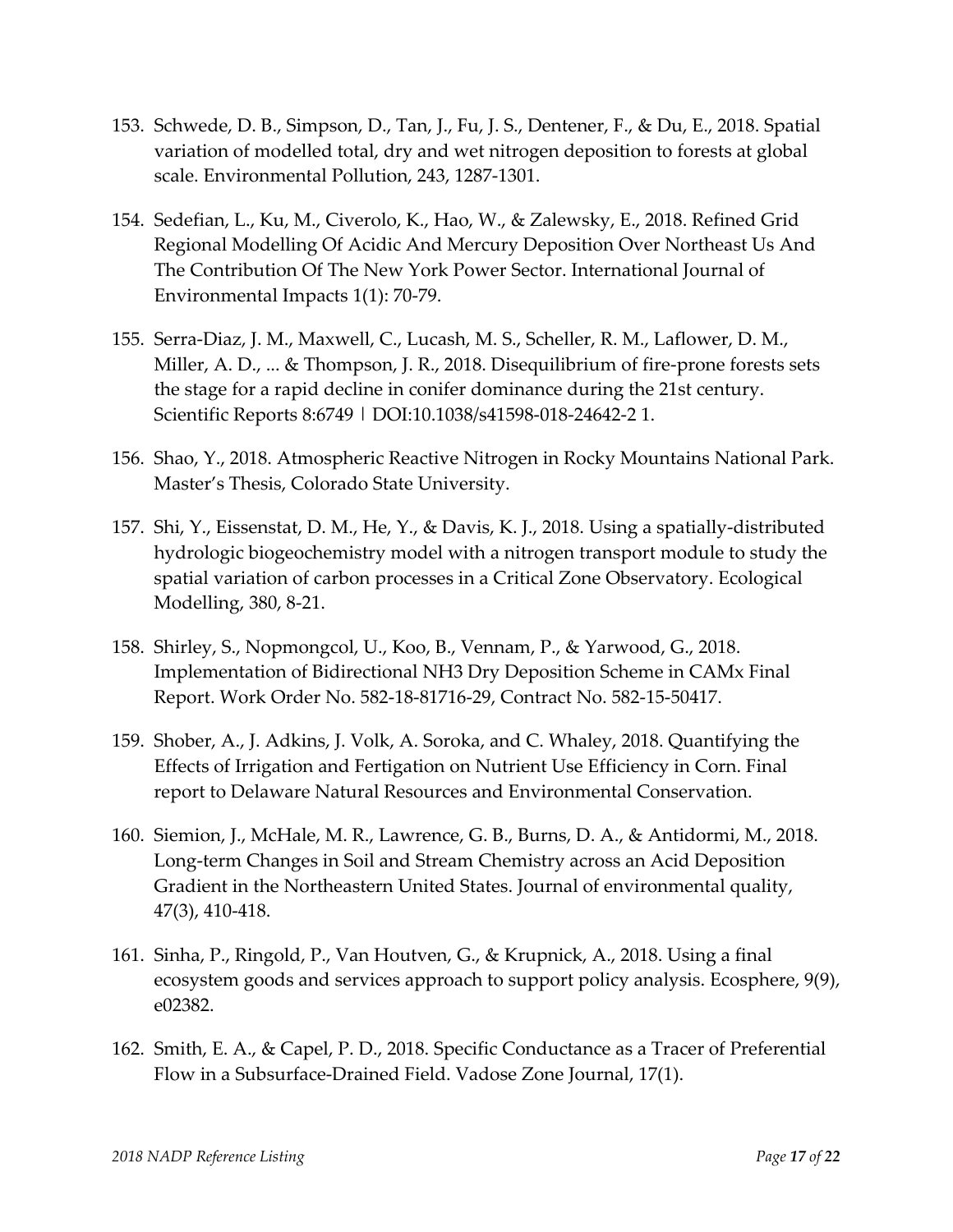- 163. Smith, S. M., Fox, S. E., Lee, K. D., Medeiros, K., & Plaisted, H. C., 2018. Secchi depths in lakes of Cape Cod National Seashore from 1996–2016 and relationships with morphometry, water chemistry, and housing densities. Lake and Reservoir Management, 34(1), 88‐103.
- 164. Sosa, R., Álvarez, H. B., Jiménez, A. L. A., Barrera, M. D. C. T., Palomera, M. J., Álvarez, P. S., & Hernández, E. G., 2018. Acid rain in a Mexican site on the coast of the Gulf of Mexico. Atmósfera, 31(4), 317‐330.
- 165. Squillace, M. K., Sieverding, H. L., Betemariam, H. H., Urban, N. R., Penn, M. R., DeSutter, T. M., ... & Stone, J. J., 2018. Historical sediment mercury deposition for select South Dakota, USA, lakes: implications for watershed transport and flooding. Journal of Soils and Sediments, 1‐14.
- 166. Steen, M. E., 2018. An Environmental Analysis of Foster Lake in Alfred Station, NY. Honors Thesis, Alfred University.
- 167. Stewart‐Maddox, N. S., Frisbee, M. D., Andronicos, C. L., Genereux, D. P., & Meyers, Z. P., 2018. Identifying the regional extent and geochemical evolution of interbasin groundwater flow using geochemical inverse modeling and 87Sr/86Sr ratios in a complex conglomeratic aquifer. Chemical Geology, 500, 20‐29.
- 168. Stoeckenius, T., Olevski, T., & Zatko, M., 2018. Representativeness Analysis of Candidate Modeling Years for the Western US. Western States Air Resources Council /Western Regional Air Partnership, Colorado State University.
- 169. Sullivan, T. J., Driscoll, C. T., Beier, C. M., Burtraw, D., Fernandez, I. J., Galloway, J. N., ... & Watmough, S. A., 2018. Air pollution success stories in the United States: The value of long-term observations. Environmental Science & Policy, 84, 69-73.
- 170. Sutherland, J. W., Norton, S. A., Short, J. W., & Navitsky, C., 2018. Modeling salinization and recovery of road salt‐impacted lakes in temperate regions based on long‐term monitoring of Lake George, New York (USA) and its drainage basin. Science of The Total Environment, 637, 282‐294.
- 171. Tan, J., Fu, J. S., Dentener, F., Sun, J., Emmons, L., Tilmes, S., ... & Bian, H., 2018. Multi-model study of HTAP II on sulfur and nitrogen deposition. Atmospheric Chemistry and Physics, 18(9), 6847‐6866.
- 172. Tan, J., Fu, J. S., Dentener, F., Sun, J., Emmons, L., Tilmes, S., ... & Yang, C. E., 2018. Source contributions to sulfur and nitrogen deposition–an HTAP II multi‐model study on hemispheric transport. Atmospheric Chemistry and Physics, 18(16), 12223‐12240.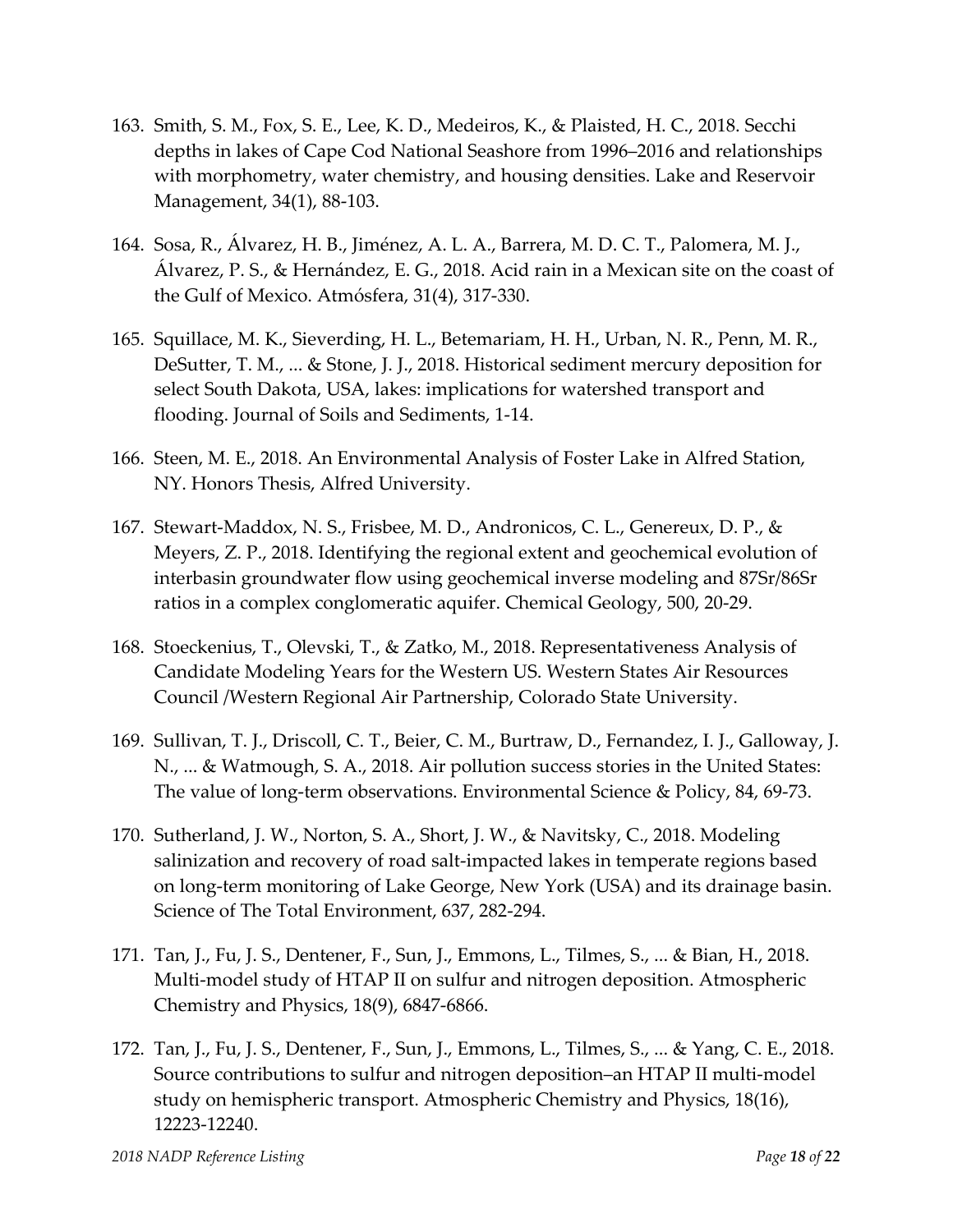- 173. Tanner, K. C., Windham‐Myers, L., Marvin‐DiPasquale, M., Fleck, J. A., Tate, K. W., & Linquist, B. A., 2018. Methylmercury Dynamics in Upper Sacramento Valley Rice Fields with Low Background Soil Mercury Levels. Journal of Environmental Quality 47:830–838, doi:10.2134/jeq2017.10.0390.
- 174. Tekkumru‐Kisa, M., Schunn, C., Stein, M. K., Tekkumru‐Kisa, M., Schunn, C., & Stein, M. K. Identifying cognitively demanding science tasks to provide opportunities for students to engage in three‐dimensional learning. The Science Teacher.
- 175. Thompson, K. M., 2018. Lichen diversity and conservation of northeast Iowa: White Pine Hollow State Preserve and the lichen Lobaria pulmonaria. Master's Thesis, Iowa State University.
- 176. Thornbrugh, D. J., Leibowitz, S. G., Hill, R. A., Weber, M. H., Johnson, Z. C., Olsen, A. R., ... & Peck, D. V., 2018. Mapping watershed integrity for the conterminous United States. Ecological Indicators 85, 1133‐1148.
- 177. Thorslund, J., Cohen, M. J., Jawitz, J. W., Destouni, G., Creed, I. F., Rains, M. C., ... & Jarsjö, J., 2018. Solute evidence for hydrological connectivity of geographically isolated wetlands. Land Degradation & Development 29:3954–3962.
- 178. Timpano, A. J., Zipper, C. E., Soucek, D. J., & Schoenholtz, S. H., 2018. Seasonal pattern of anthropogenic salinization in temperate forested headwater streams. Water research, 133, 8‐18.
- 179. Todorov, D., Driscoll, C. T., Todorova, S., & Montesdeoca, M. (2018). Water quality function of an extensive vegetated roof. Science of the Total Environment 625: 928‐ 939.
- 180. Trentman, M. T., 2018. The impact of long‐term regional air mass patterns on nutrient precipitation chemistry and nutrient deposition within a United States grassland ecosystem. Journal of Atmospheric Chemistry, 1‐12, https://doi.org/10.1007/s10874‐018‐9384‐1.
- 181. Tuttman, M., 2018. Development of a sustainable transmission structure replacement and maintenance strategy. Doctoral dissertation, Massachusetts Institute of Technology.
- 182. Valipour, M., Driscoll, C. T., Johnson, C. E., Battles, J. J., Campbell, J. L., & Fahey, T. J., 2018. The application of an integrated biogeochemical model to simulate dynamics of vegetation, hydrology and nutrients in soil and streamwater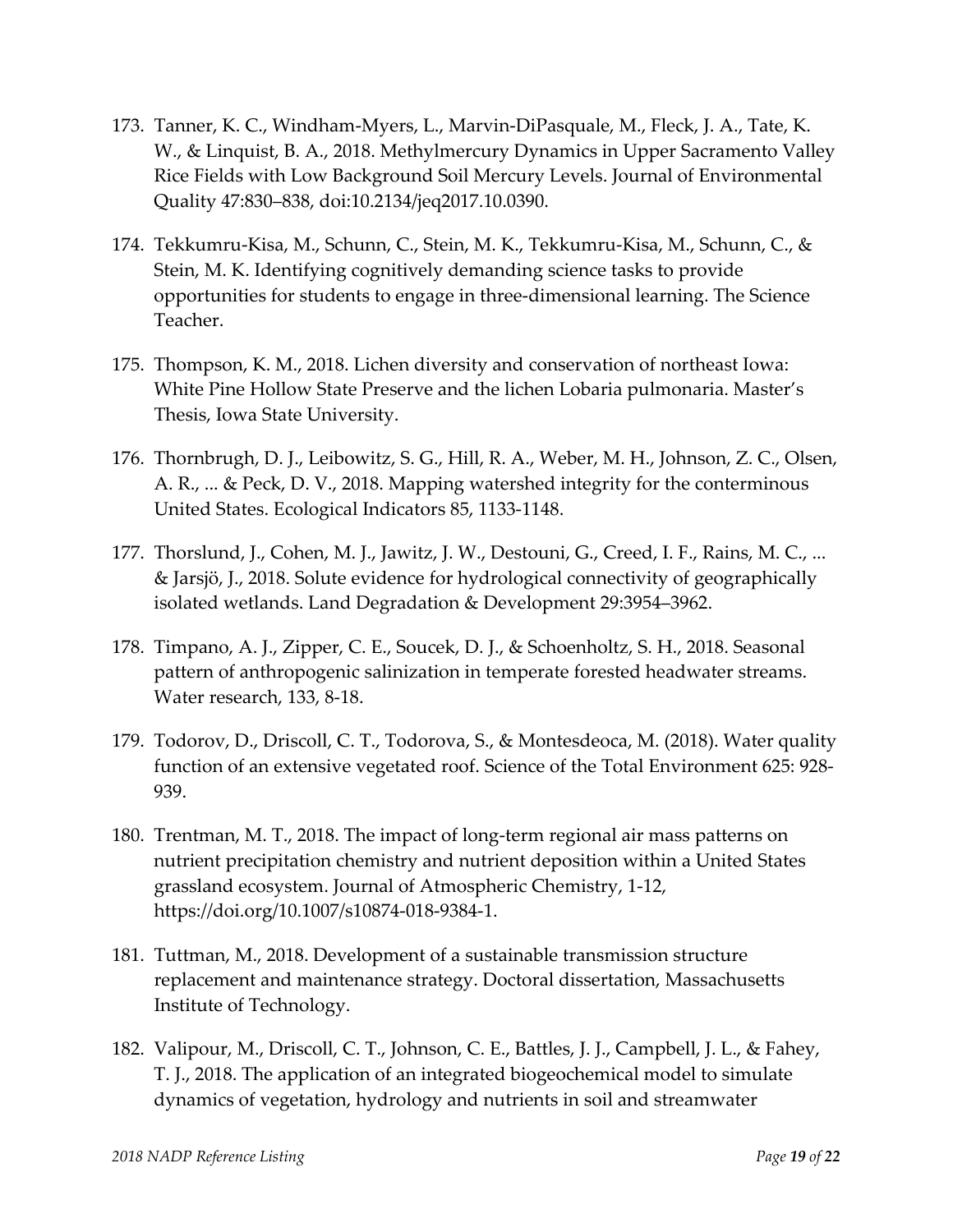following a whole‐tree harvest of a northern hardwood forest. Science of the Total Environment, 645, 244‐256.

- 183. Valles, I. G., 2018. Geography of Nitrate and Sulfate Atmospheric Wet Deposition in the Southern Rocky Mountains (Doctoral dissertation, University of Colorado Colorado Springs. Kraemer Family Library).
- 184. Van Meter, K. J., Van Cappellen, P., & Basu, N. B., 2018. Legacy nitrogen may prevent achievement of water quality goals in the Gulf of Mexico. Science 10.1126/science.aar4462.
- 185. Wagner, A., Devitt, D. A., Bird, B., Jasoni, R., & III, J. A., 2018. Response of Four Shrub Species to Different Water Source Components in an Arid Environment. Environment and Natural Resources Research; Vol. 8(3) 166‐181.
- 186. Watras, C. J., Grande, D., Latzka, A. W., & Tate, L. S., 2018. Mercury trends and cycling in northern Wisconsin related to atmospheric and hydrologic processes. Canadian Journal of Fisheries and Aquatic Sciences, Published on the web 02 August 2018.
- 187. Webster, J. R., Stewart, R. M., Knoepp, J. D., & Jackson, C. R., 2018. Effects of instream processes, discharge, and land cover on nitrogen export from southern Appalachian Mountain catchments. Hydrological Processes, in press, doi: 10.1002/hyp.13325.
- 188. Weiss‐Penzias, P., Sorooshian, A., Coale, K., Heim, W., Crosbie, E., Dadashazar, H., ... & Jonsson, H., 2018. Aircraft Measurements of Total Mercury and Monomethyl Mercury in Summertime Marine Stratus Cloudwater from Coastal California, USA. Environmental science & technology, 52(5), 2527‐2537.
- 189. Weitzman, J. N., & Kaye, J. P., 2018. Nitrogen budget and topographic controls on nitrous oxide in a shale‐based watershed. Journal of Geophysical Research: Biogeosciences 123: 1888–1908, https://doi.org/10.1029/2017JG004344.
- 190. Wetherbee, G. A., Lehmann, C. M., Kerschner, B. M., Ludtke, A. S., Green, L. A., & Rhodes, M. F., 2018. Trends in bromide wet deposition concentrations in the contiguous United States, 2001–2016. Environmental Pollution, 233, 168‐179.
- 191. Whaley, C. H., Makar, P. A., Shephard, M. W., Zhang, L., Zhang, J., Zheng, Q., ... & Cady‐Pereira, K. E., 2018. Contributions of natural and anthropogenic sources to ambient ammonia in the Athabasca Oil Sands and north‐western Canada. Atmospheric Chemistry and Physics, 18(3), 2011.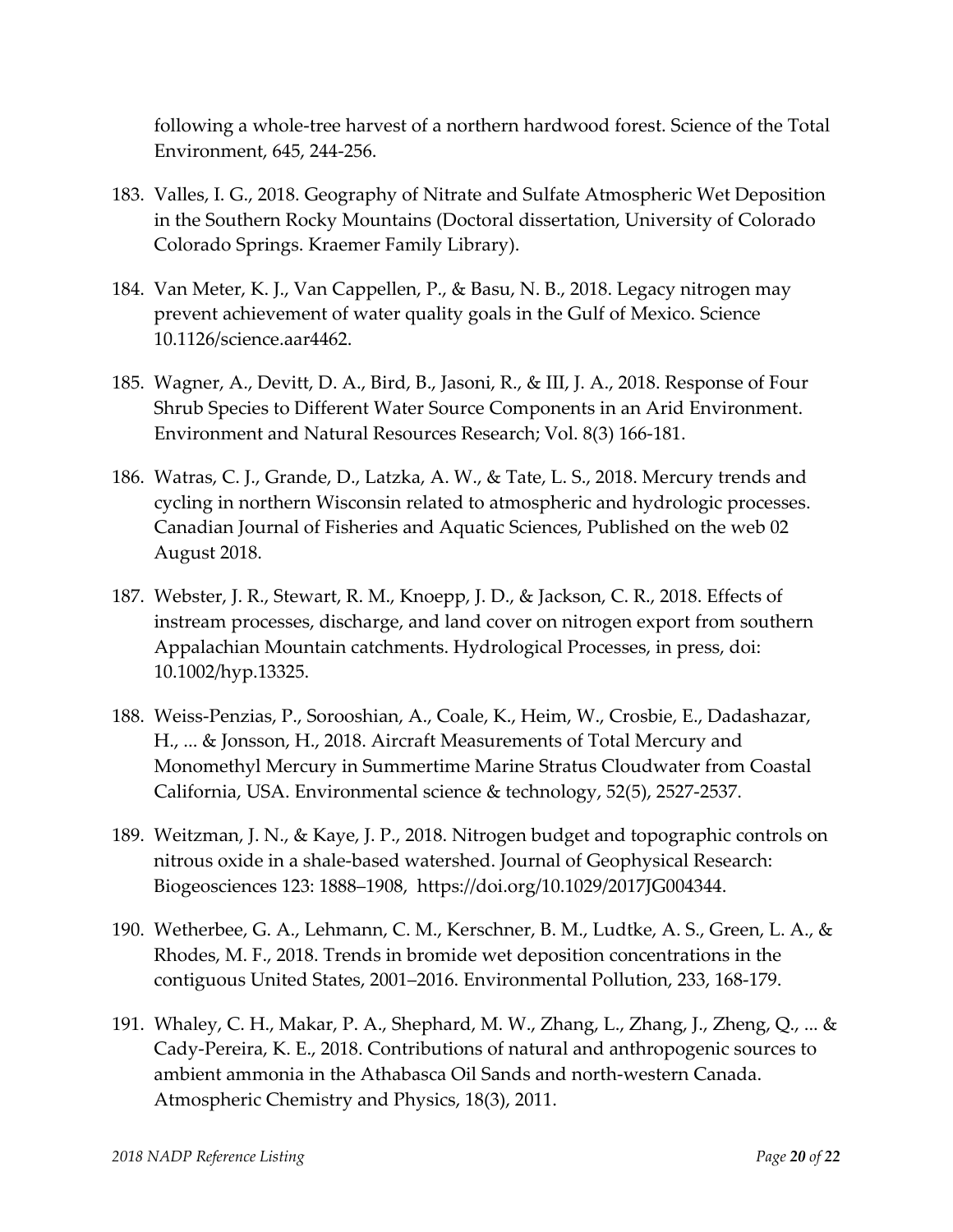- 192. Whitfield, C. J., Phelan, J. N., Buckley, J., Clark, C. M., Guthrie, S., & Lynch, J. A., 2018. Estimating Base Cation Weathering Rates in the USA: Challenges of Uncertain Soil Mineralogy and Specific Surface Area with Applications of the PROFILE Model. Water, Air, & Soil Pollution, 229(3), 61.
- 193. Will‐Wolf, S., Jovan, S., Nelsen, M. P., Trest, M. T., Rolih, K. M., & Reis, A. H., 2018. Lichen indices assess local climate and air quality status in the Mid‐Atlantic Region, USA. The Bryologist, 121(4), 461‐479.
- 194. Woerndle, G. E., Tsz‐Ki Tsui, M., Sebestyen, S. D., Blum, J. D., Nie, X., & Kolka, R. K., 2018. New insights on ecosystem mercury cycling revealed by stable isotopes of mercury in water flowing from a headwater peatland catchment. Environmental science & technology, 52(4), 1854‐1861.
- 195. Wolz, K. J., Branham, B. E., & DeLucia, E. H., 2018. Reduced nitrogen losses after conversion of row crop agriculture to alley cropping with mixed fruit and nut trees. Agriculture, Ecosystems & Environment, 258, 172‐181.
- 196. Won, A. Y., Kim, M. K., & Zoh, K. D., 2018. Characteristics of total and methyl mercury in precipitation in Seoul, Korea. Atmospheric Pollution Research, in press, https://doi.org/10.1016/j.apr.2018.10.001.
- 197. Yan, W., 2018. Application of CE‐QUAL‐W2: Wachusett Reservoir Contaminant Spill Modeling. Master's Thesis, University of Massachusetts‐Amherst.
- 198. Yanai, R. D., See, C. R., & Campbell, J. L. (2018). Current Practices in Reporting Uncertainty in Ecosystem Ecology. Ecosystems 21(5): 971‐981.
- 199. Yang, W., Feng, G., Tewolde, H., & Li, P. F., 2018. CO2 Emission and Soil Carbon Sequestration from Spring‐and Fall‐Applied Poultry Litter in Corn Production as Simulated with RZWQM2. Journal of Cleaner Production 209 (2019) 1285e1293.
- 200. Ye, Z., Mao, H., & Driscoll, C. T., 2018. Primary effects of changes in meteorology vs. anthropogenic emissions on mercury wet deposition: A modeling study. Atmospheric Environment 198 (2019) 215–225.
- 201. Ye, Z., Mao, H., Driscoll, C. T., Wang, Y., Zhang, Y., & Jaeglé, L., 2018. Evaluation of CMAQ Coupled With a State‐of‐the‐Art Mercury Chemical Mechanism (CMAQ‐newHg‐Br). Journal of Advances in Modeling Earth Systems, 10(3), 668‐ 690.